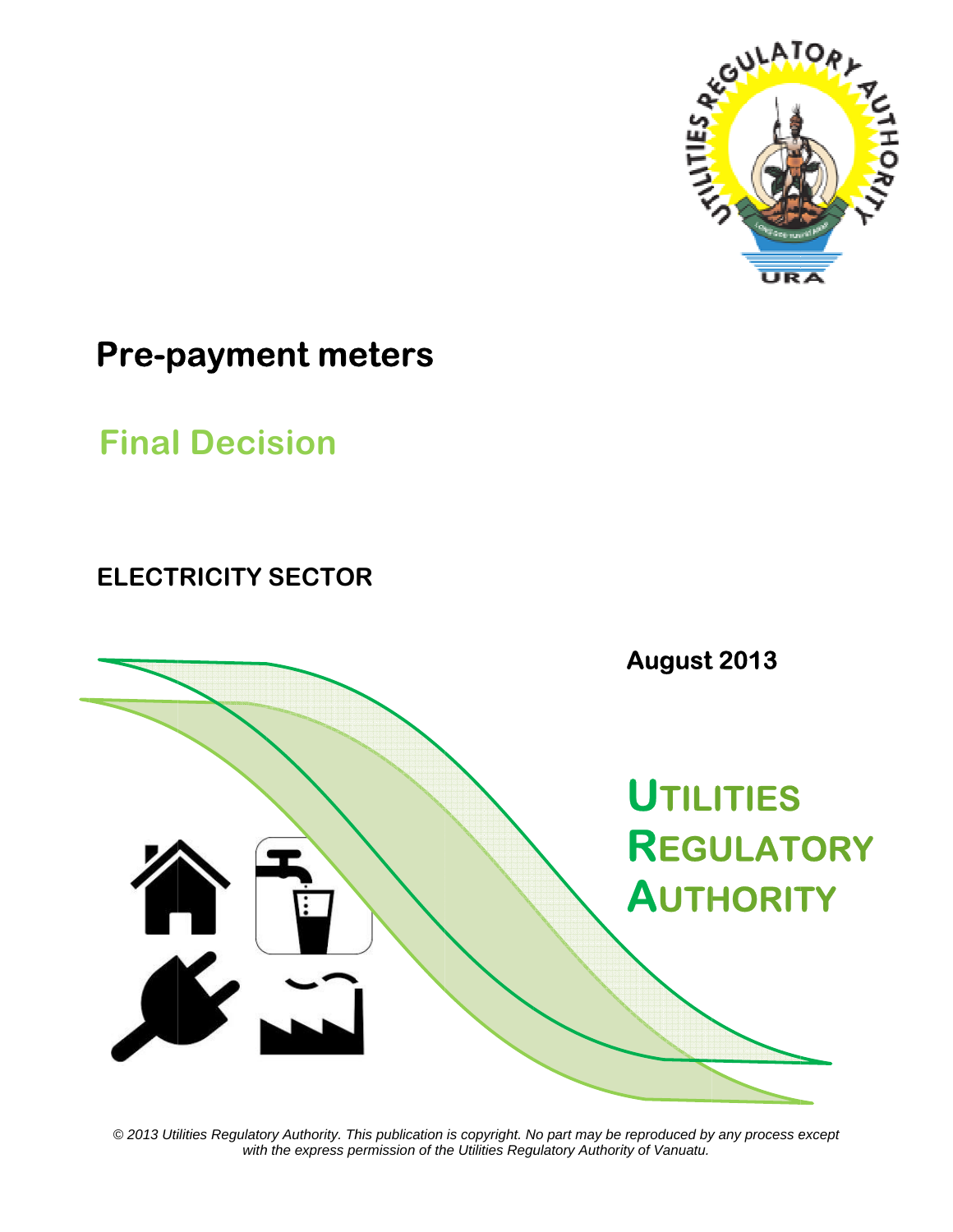# Preface

# A letter from the Chairman

The regulator's role in approving new metering apparatus and new customer agreements is to protect the interests of customers. Regulatory approval is a required step to ensure against an unfair situation; it is not possible for customers to choose an alternative utility provider. In exercising these powers, the regulator's task is to ensure that the outcome is fair for customers and the utility company.

The key challenge for the regulator is determining how to make such a decision. Once sufficient information has been gathered about the proposal, the regulator must consider three questions: Is the proposal safe? Does the proposal represent good value? Is the proposal fair for customers? These are the principles that have guided this decision.

The safety of customers is paramount; the regulator and the utility company both have a clear duty to protect customers and employees from the risks of death or injury from the electrical system. Any new technology to be installed as part of the electricity network must be shown to be safe, and meet international safety standards. Appropriate trials and testing must be undertaken to ensure that the proposed new system is safe.

Another key principle at the heart of economic regulation is the overall cost efficiency of the network. Any change to the nature of electricity provision will have a potential impact on costs, and these must be carefully estimated. There is clear Government policy to try and reduce the cost of electricity in Vanuatu, and so any new system should be shown to provide economic benefit in the long run. This benefit can arise from reductions in operating costs or improvements in capital efficiency.

The third principle to be considered is fairness for customers. This is defined as ensuring that customers are not disadvantaged due to discriminatory pricing, undue inconvenience or excessive complexity. Pricing can be clearly analysed to determine any impact on customers – inconvenience and complexity, on the other hand, are subjective judgements. In order to properly inform these judgements a regulator must make a concerted effort to perform detailed consultation with customers and the public.

Based on these principles, the Authority has made a decision regarding UNELCO's proposal on pre-payment meters. I urge all interested parties to read this document to understand the detail of the decision and the reasoning behind it. As ever, the Authority invites comment and feedback from all stakeholders.

Yours sincerely,

# Johnson NAVITI Matarulapa Marakipule

*Chairperson*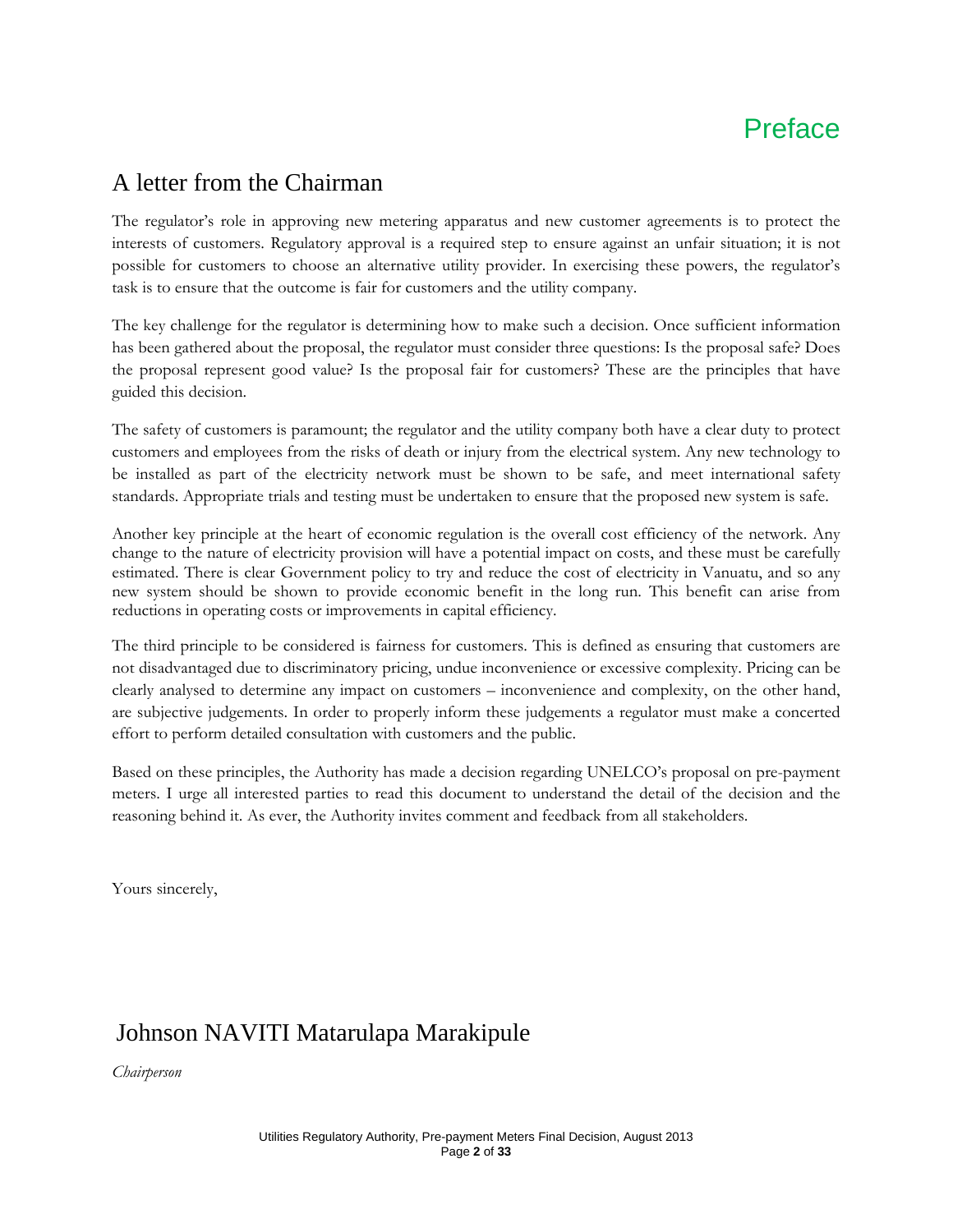# Executive Summary

The Utilities Regulatory Authority (the Authority) has reached its final decision regarding the proposed installation of new pre-payment meter technology in the Port Vila area. UNELCO are obliged to request approval from the Authority for any new metering apparatus and for any significant changes to the agreement between UNELCO and their customers. This decision has been informed by a detailed review of UNELCO's latest proposal, and an extensive consultation programme with customers and the public.

The Authority approves the following metering apparatus for use in the Port Vila concession area:

- Manufacturer: Shenzhen STAR Instrument Co. Ltd.
- Model number: DDSY23III-100

 $\overline{a}$ 

• Specifications: Mono phase - 220V - 50Hz - 5 to 60A - 1.1 to 6.6 kVa

The Authority also approves, subject to certain conditions, a set of special conditions supplementary to the customer agreement for pre-payment customers. The conditions of approval are:

- UNELCO and the Government sign an addendum to the Port Vila concession contract in order to:
	- o Specify that customers using pre-payment meters will be charged the Small Domestic Customer tariff regardless of their consumption level, and
	- o Enable pre-payment meter customers to be exempted from paying a security deposit1;
- UNELCO provides a clear commitment to a customer service policy to inform a customer if an alternative metering technology may be cheaper for them at any time;
- UNELCO is to provide the Authority with a customer education plan for pre-payment customers that includes the following:
	- o Examples of materials that will be used, which should include explanations of the step-tariff, retroactive adjustments, standby periods, and installation costs for new and existing customers;
	- o A demonstration of how the materials will be presented or delivered to new and existing customers;
	- o A roll-out plan for delivering customer education to the targeted areas.

The decision concerning these approvals has been made according to specific principles designed to ensure the proposal is in the long-term interests of consumers. These principles are:

- **Safety:** The proposal must ensure the continued provision of safe electricity services
- **Good Value:** The proposal must deliver a satisfactory return on investment for the utility and provide a benefit to customers
- **Fairness:** The proposal must not disadvantage any customers through differential pricing, inconvenience, or complexity of use.

The Authority's assessment of the proposal against these principles is summarised in the table below:

<sup>1</sup> A security deposit is an advance on consumption. This advance payment does not bear interest and will be refunded at the end of the customer supply agreement, subject to sums owed to UNELCO by the customer.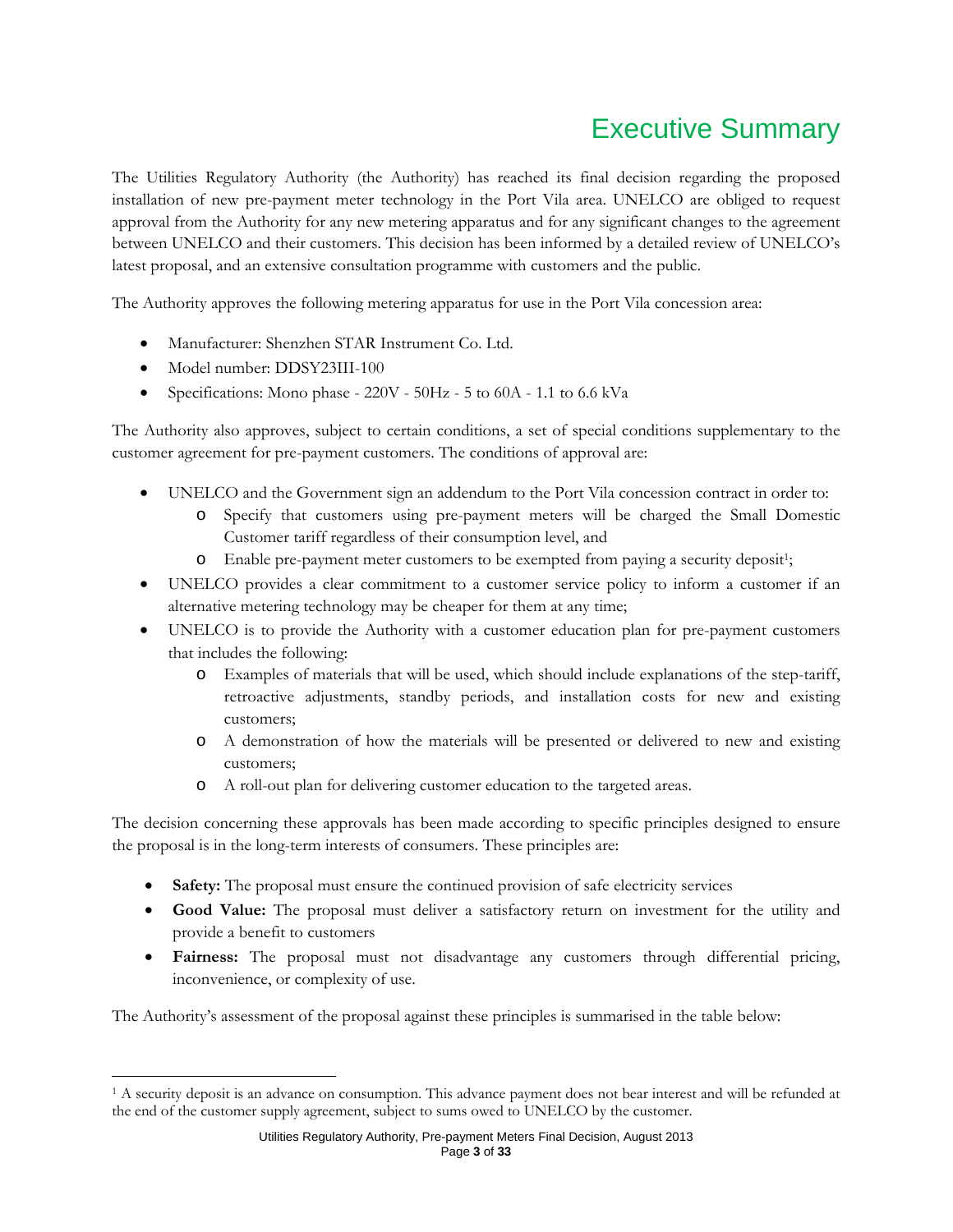| Criteria           | Assessment                                                                                                                                                                                                                                                                                                                 |
|--------------------|----------------------------------------------------------------------------------------------------------------------------------------------------------------------------------------------------------------------------------------------------------------------------------------------------------------------------|
| Safety             | The proposed single-phase meters are safe                                                                                                                                                                                                                                                                                  |
| Good Value         | The proposed system shows a wide range of net benefit,<br>depending on the assumptions used. On balance, the proposal<br>is neutral to good value.                                                                                                                                                                         |
| $Fair - pricing$   | The proposed system is fair, as long as domestic customers can<br>switch between post- and pre-payment meters at any time and<br>at no additional cost                                                                                                                                                                     |
| Fair – convenience | The proposed system is not unduly inconvenient, as long as the<br>utility establishes multiple reselling points, warnings for low credit,<br>and standby periods where customers will not be disconnected on<br>days where it may not be possible to recharge                                                              |
| $Fair - usability$ | The proposed system is usable, as long as the utility carefully<br>explains the new system to customers during the marketing<br>campaign, when they sign up for a pre-payment meter, provide<br>helpful and clear instructional materials, and ensure that customer<br>service staff are well trained to deal with queries |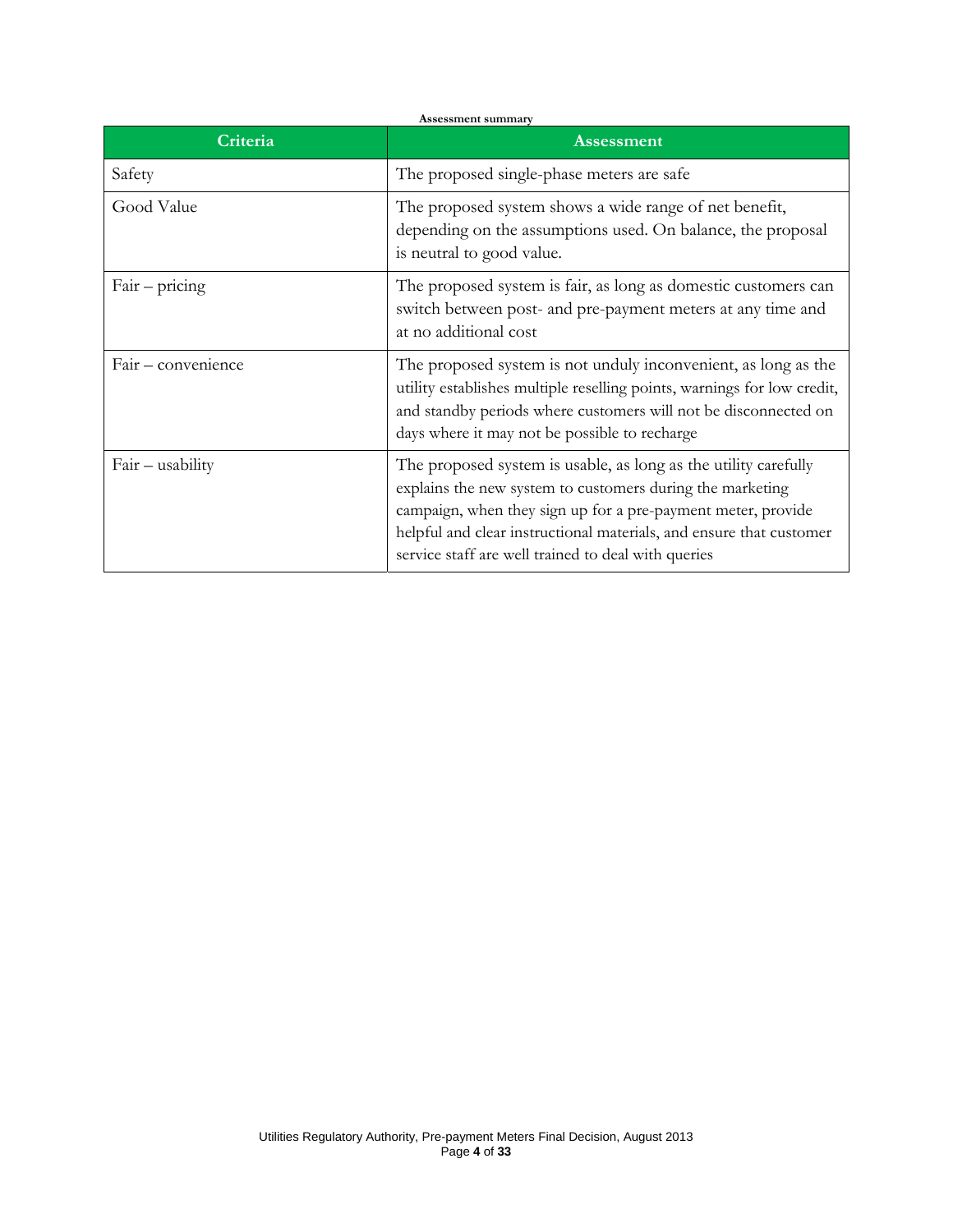# How to respond to this paper

This paper describes the Authority's Final Decision regarding UNELCO's proposed pre-payment meter system for the Port Vila area. If a utility feels aggrieved by this decision, it may request the Authority to perform an internal review of the decision by giving a Notice of Grievance within 30 days of the decision. The Notice of Grievance should contain:

- A detailed description of any facts or matters supporting the grievance;
- Copies of any documents supporting the grievance;
- A detailed description of any alleged error of law; and
- A detailed description of any relevant changed facts or circumstances since the decision.

Notices of grievances can be received until

#### **20 September 2013**

Submissions can be:

- made in person at the Office of the Utilities Regulatory Authority On the Ground Floor of the VNPF Building in Port Vila
- mailed to Pre-payment Meters Review Utilities Regulatory Authority P.M.B 9093 Port Vila, Vanuatu
- emailed to Romney Marum *Project Manager – Pre-Payment Meters Review*  Utilities Regulatory Authority rmarum@ura.gov.vu
- or called in by telephone to the Utilities Regulatory Authority at +678 23335

If the Authority receives a notice of grievance, it may revoke, amend or vary the decision, based on the merits of the grievance. Should this happen, the Authority will notify all stakeholders of any changes.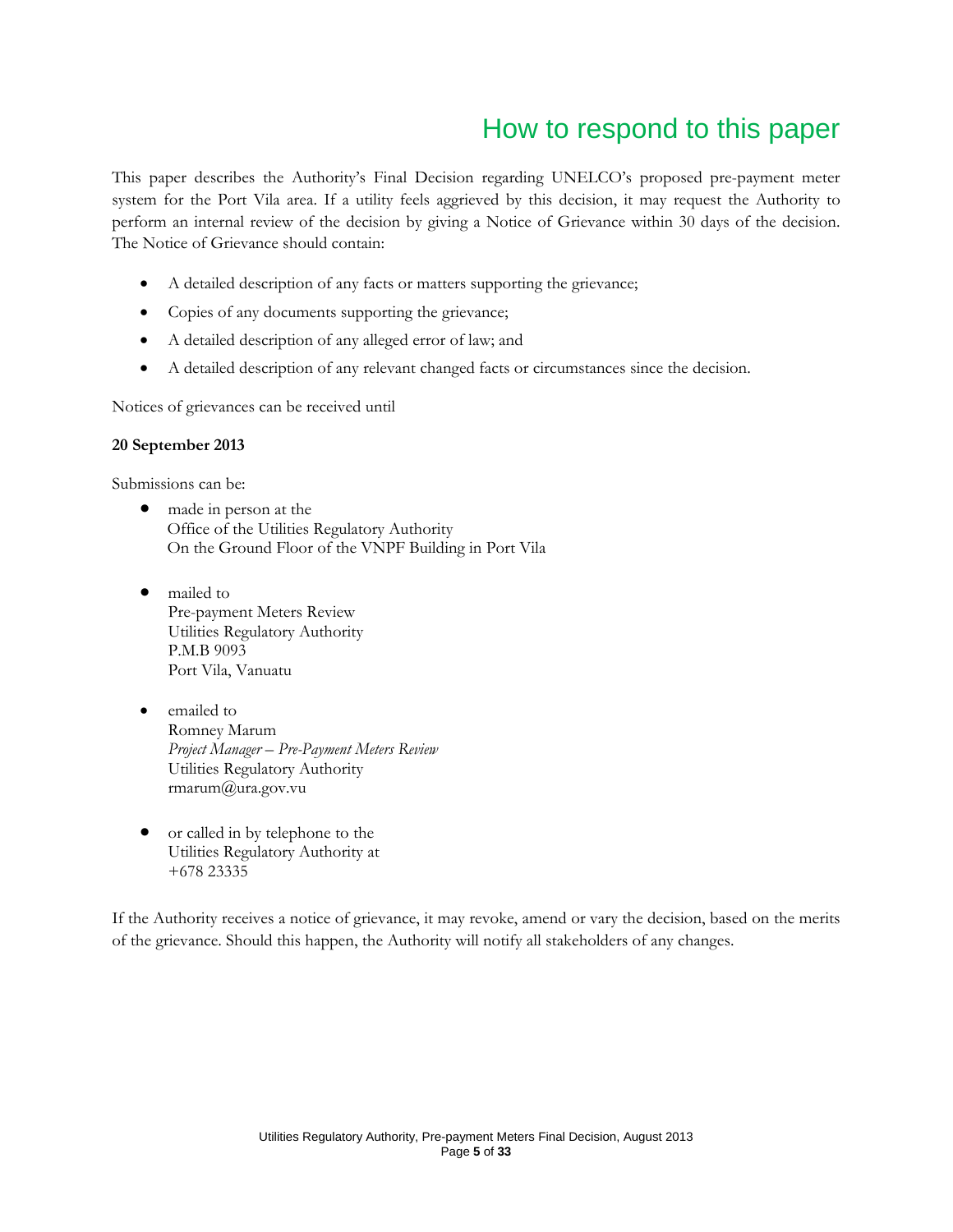# **Contents**

| 1.    |  |
|-------|--|
| 1.1   |  |
| 1.2   |  |
| 1.3   |  |
| 1.4   |  |
| 1.5   |  |
| 1.6   |  |
| 2.    |  |
| 2.1   |  |
| 2.1.1 |  |
| 2.1.2 |  |
| 2.1.3 |  |
| 2.1.4 |  |
| 2.2   |  |
| 2.2.1 |  |
| 2.2.2 |  |
| 2.2.3 |  |
| 3.    |  |
| 3.1   |  |
| 3.2   |  |
| 3.2.1 |  |
| 3.2.2 |  |
| 3.3   |  |
| 3.3.1 |  |
| 3.3.2 |  |
| 3.3.1 |  |
| 3.4   |  |
| 3.4.1 |  |
| 3.4.2 |  |
| 3.4.3 |  |
| 3.5   |  |
| 4.    |  |
| 4.1   |  |
| 4.2   |  |
| 4.3   |  |
| 4.4   |  |
| 4.5   |  |
| 5.    |  |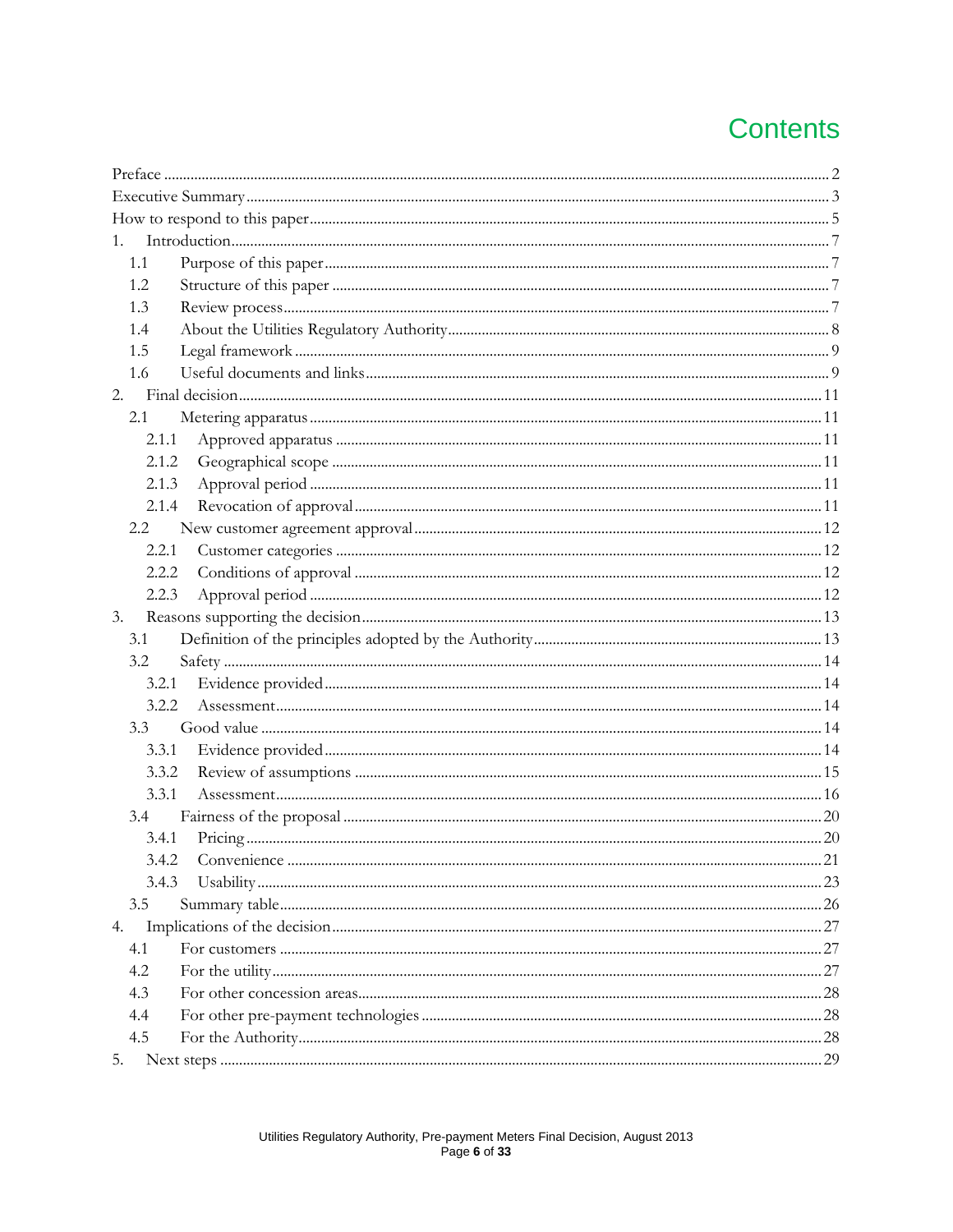# 1. Introduction

## 1.1 Purpose of this paper

The aim of this paper is to present the Utility Regulatory Authority's (the Authority) final decision regarding UNELCO's request to install pre-payment meters in the Port Vila area. This decision follows from the Authority's Revised Draft Decision June 2013, which was based on the most recent proposal from UNELCO, received on 3rd May 2013. Following subsequent consultations with all stakeholders, the Authority has arrived at its final decision on this matter.

This document describes the Authority's final decision, the reasons for its decision, and outlines key aspects of the revised proposal from UNELCO.

## 1.2 Structure of this paper

This paper is structured into the following sections:

- Chapter 2, "Final decision", presents the nature and scope of the decision.
- Chapter 3, "Reasons supporting the decision", defines the principles the Authority has used when considering the decision, and the results of the considerations.
- Chapter 4, "Implications of the decision", highlights the implications of introducing a new prepayment technology and customer agreement for key stakeholders groups.
- Chapter 5, "Next steps", details the process following this decision by the Authority.

| <b>Stage</b>   | Description                                                                                             | <b>Status</b>                 |
|----------------|---------------------------------------------------------------------------------------------------------|-------------------------------|
| Trial request  | UNELCO makes request to run a trial of a new<br>pre-payment meter system in the village of<br>Melemaat. | Received May 2009             |
| Trial approval | The Authority provides approval for trial                                                               | Provided June 2009            |
| Issues paper   | Paper describing key issues that should be<br>investigated during the pre-payment meter trial           | June 2009                     |
| Trial period   | UNELCO installs 105 meters in the village of<br>Melemaat                                                | August 2009 to September 2010 |
| Trial report   | Report describing the trial carried out by<br><b>UNELCO</b> in Melemaat                                 | September 2010                |

# 1.3 Review process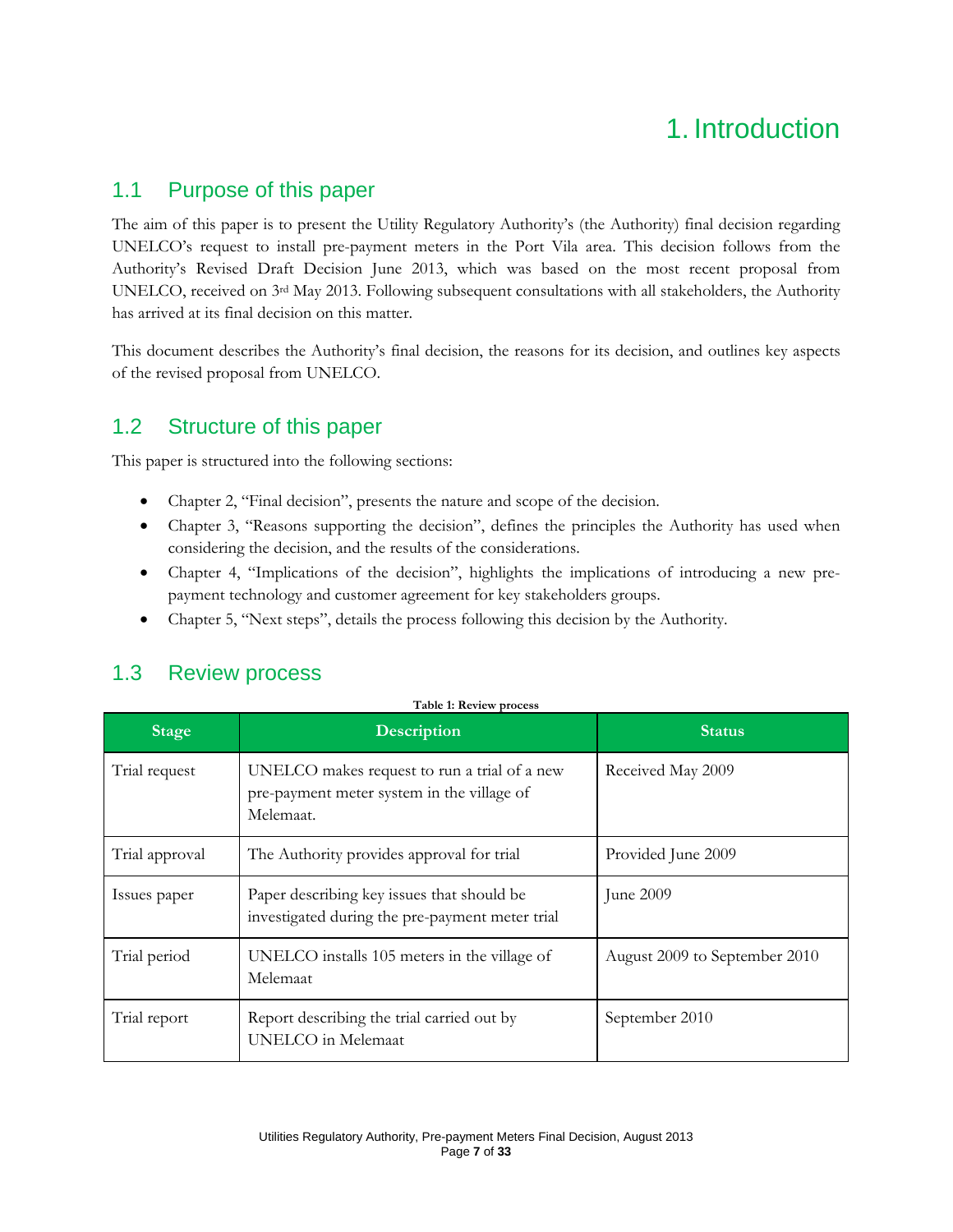| Consultation<br>Stage 1   | Extended period with various data requests and<br>submissions between the URA and UNELCO.<br>This is described in detail in the Position Paper and<br>Draft Decision documents.                               | September 2010-March 2011                                                   |  |
|---------------------------|---------------------------------------------------------------------------------------------------------------------------------------------------------------------------------------------------------------|-----------------------------------------------------------------------------|--|
| Position paper            | Document describing the Authority's position                                                                                                                                                                  | March 2012                                                                  |  |
| Consultation<br>Stage 2   | Additional submissions from UNELCO, described<br>in more detail in the Draft Decision document                                                                                                                | May 2012                                                                    |  |
| Draft decision            | Document describing the Authority's draft<br>decision                                                                                                                                                         | August 2012                                                                 |  |
| Consultation<br>Stage 3   | After a request from UNELCO to extend the<br>consultation period, the Authority and UNELCO<br>established a temporary joint working group to<br>provide rapid feedback on the nature of<br>UNELCO's proposal. | March-April 2013. Consultation<br>Stage 3 report published 7 June<br>2013   |  |
| Revised proposal          | Extensively updated proposal document received<br>from UNELCO                                                                                                                                                 | Received May 2013                                                           |  |
| Revised draft<br>decision | Document describing the Authority's revised<br>decision based on UNELCO's updated proposal.                                                                                                                   | June 2013                                                                   |  |
| Consultation<br>Stage 4   | Briefings to communities targeted for pre-payment<br>meters and Government stakeholders.                                                                                                                      | Consultation period closed 21 June<br>2013. Report published August<br>2013 |  |
| Final decision            | Document describing the Authority's final decision<br>on UNELCO's proposal.                                                                                                                                   | This Paper                                                                  |  |

# 1.4 About the Utilities Regulatory Authority

The Utilities Regulatory Authority was established on 11 February 2008 under the *Utilities Regulatory Authority*  Act No 11 of 2007 (the URA Act). The URA Act established the Authority as an independent economic regulator for pricing, access, standards and monitoring of concession agreements. The regulated services defined in the URA Act are the supply of electricity and water services.

The Authority provides continued and expanded support to the Vanuatu Government's microeconomic reform program. This program was designed to improve the efficiency and competitiveness of Vanuatu's economy through the reform of the electricity and water sectors.

The Government perceived the establishment of an independent regulatory body as necessary to ensure that the benefits of the industry restructuring and concession arrangements were passed on to all residential, commercial and industrial customers.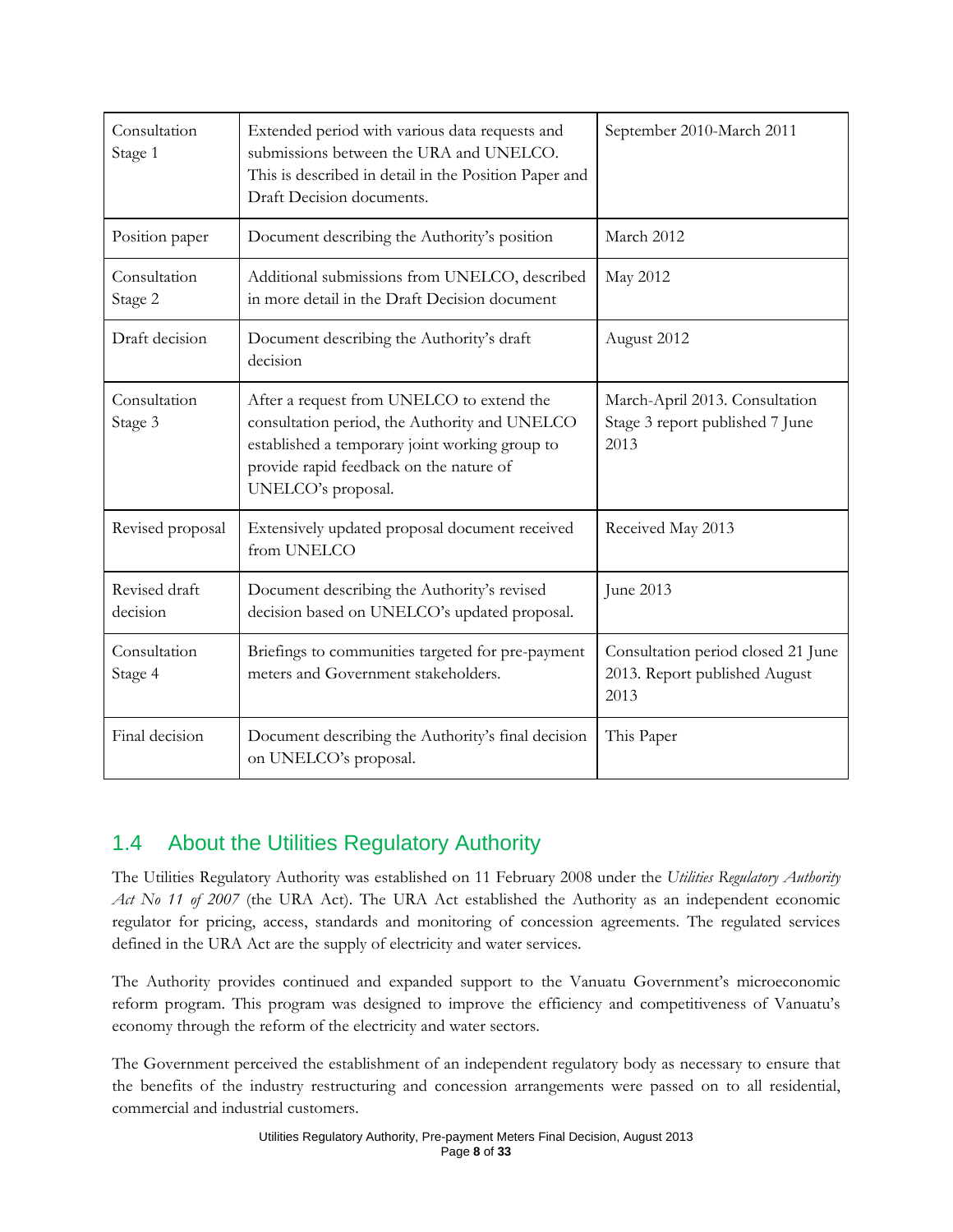The primary objective of the Authority is to improve access to electricity and water services and to promote the long-term interests of Vanuatu's consumers with regards to the price, quality and reliability of electricity and water services.

This objective is central to the framework of economic regulation that facilitates the efficiency and financial viability of regulated utilities, prevents abuse of monopoly power and ensures that customers benefit from quality improvements and efficiency gains over the longer term.

The functions of the Authority, as expressed in the URA Act under which it is constituted, are:

- to exercise the functions and powers conferred by the URA Act or by any other Act in furtherance of the purpose of the URA Act;
- to provide advice, reports and recommendations to the Government relating to utilities;
- to inform the public of matters relating to utilities;
- to assist consumers to resolve grievances;
- to investigate and act upon offences under the URA Act ;
- to advise the Minister on any other matter referred to the Authority by the Minister; and
- to administer and monitor compliance of Concession Agreements under the URA Act.

In accordance with its Charter of Consultation and Regulatory Practice the Authority aims to be:

- independent, balanced and fair by ensuring its advice does not reflect undue influences and is consistent with its statutory objectives; and
- open and transparent by publishing its findings and conclusions.

# 1.5 Legal framework

UNELCO's proposal includes a request to install new metering apparatus and also to use new special conditions supplementary to the customer agreement with pre-payment customers. There are two clauses in the Convention Relating to the Concession for the Generation and Public Supply of Electric Power in Port Vila (Port Vila concession contract) that are relevant:

- Section 11, paragraph 57 states that "*Apparatus for measuring and controlling energy and power shall be of one of those approved by the competent authority of VANUATU and supplied by the CONCESSIONAIRE.*"
- Section 13, paragraph 65 states that "*The agreement for the supply of electrical energy shall be established in the format of a subscription form in conformity with the model which will be agreed upon by the CONCESSIONNAIRE and the GRANTOR. The provisions stated in that model may be amended only be a special convention between the CONCESSIONAIRE and the customer.*"

In the URA Act, subsection 20(1) assigns various rights defined in the concession contract, including the two described above, to the Authority. These are the rights that the Authority is exercising in this review.

# 1.6 Useful documents and links

All sources of external information and data quoted in this paper are provided in subscript or footnotes. All other information originates from the Authority.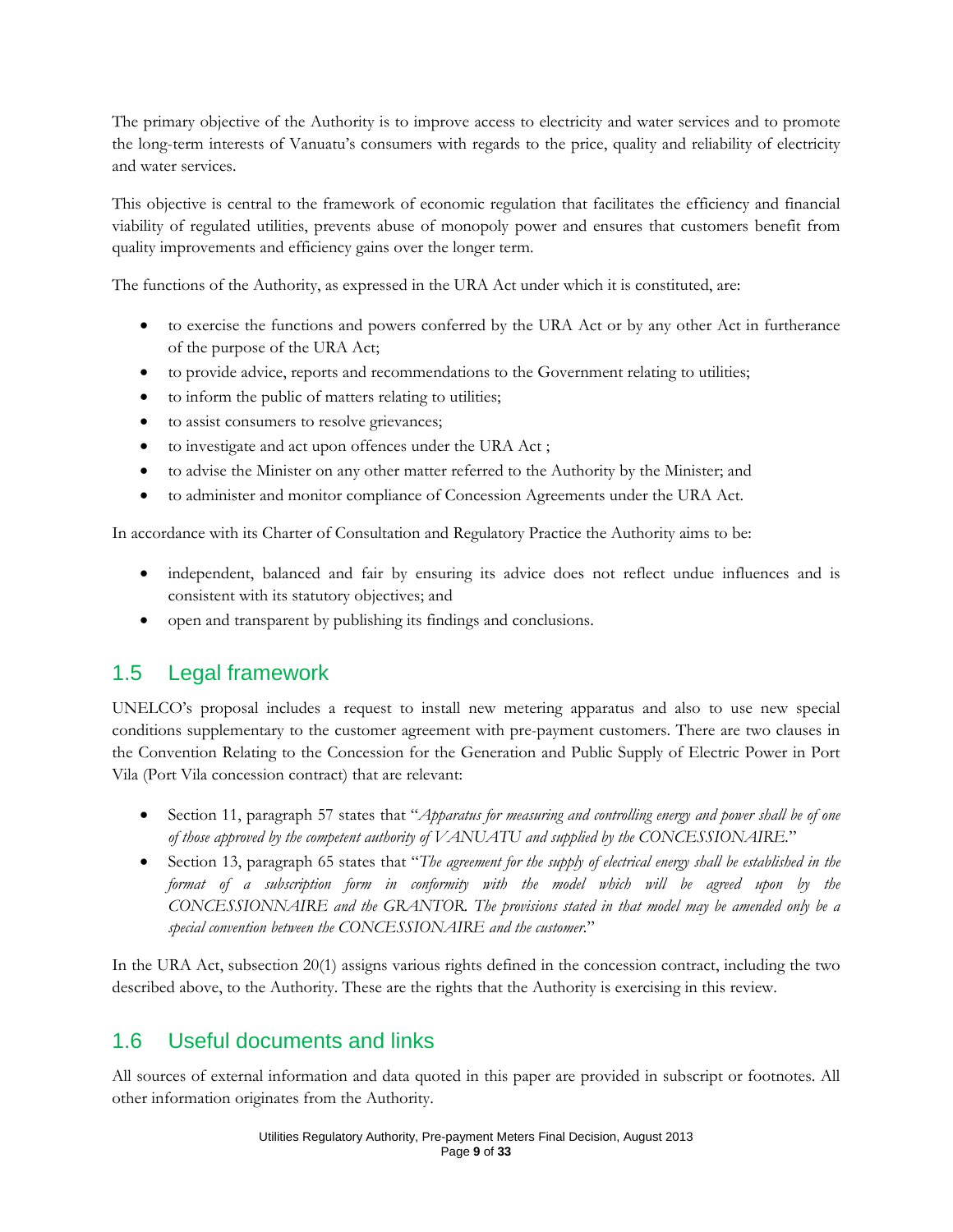Readers of this report may also find it useful to review the following reports and documents, available on the Authority's website www.ura.gov.vu:

- Utilities Regulatory Authority Pre-payment Meters Consultation Stage 4 Report August 2013
- Utilities Regulatory Authority Prepayment Meters Revised Draft Decision June 2013
- Utilities Regulatory Authority Pre-payment Meters Consultation Report May 2013
- Utilities Regulatory Authority Electricity Prepayment Meter System Draft Decision August 2012
- Utilities Regulatory Authority Electricity Prepayment Meter System Position Paper March 2012
- Utilities Regulatory Authority Pre-payment Meter Technology Trial Review Issues Paper June 2009
- Convention relating to the Concession for the Generation and Public Supply of Electric Power in Port Vila, including Specifications and Amendments.
- Utilities Regulatory Authority Act No. 11 of 2007 and Amendment (2010)
- Utilities Regulatory Authority Charter of Consultation and Regulatory Practice
- Utilities Regulatory Authority Annual Report 2011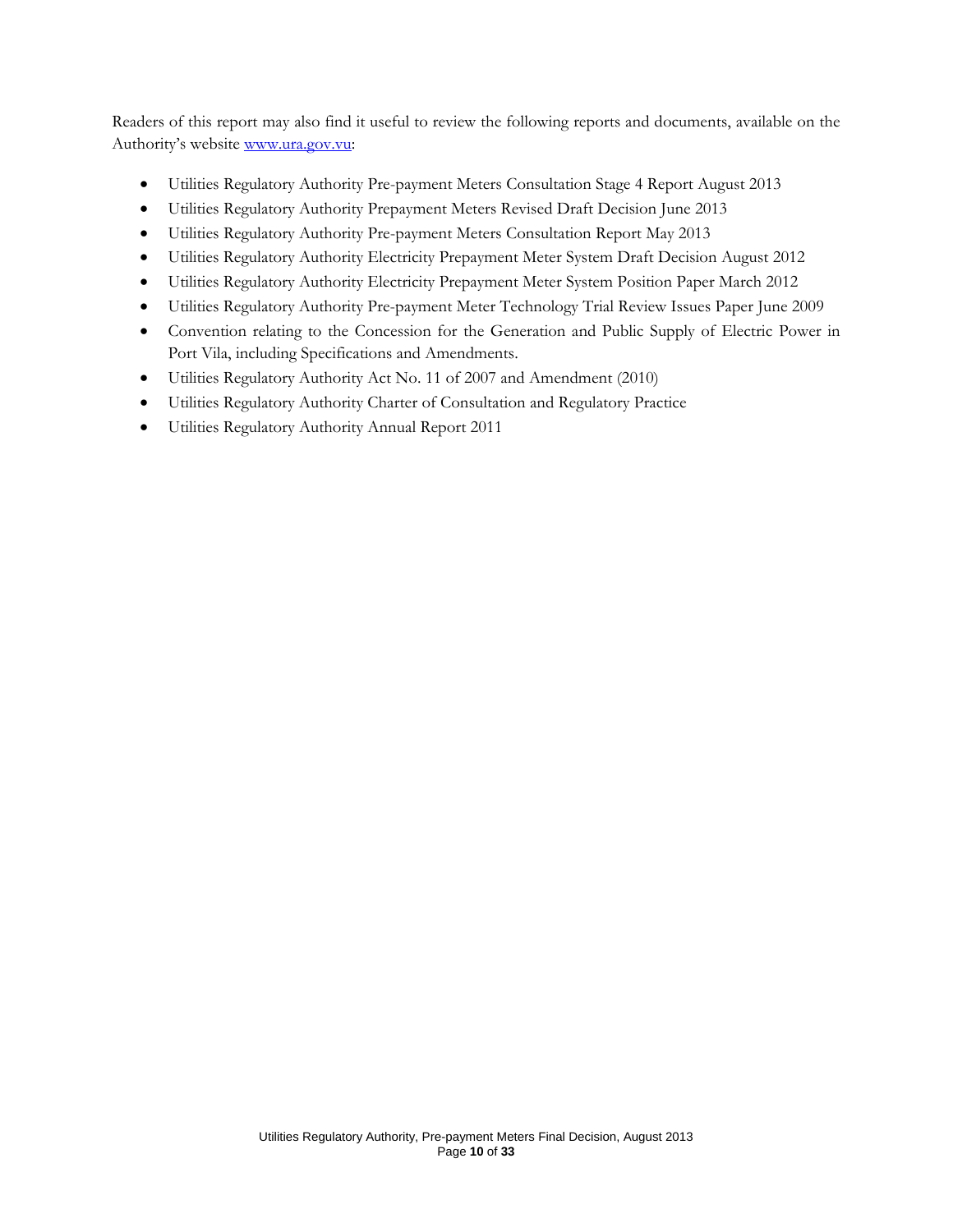# 2. Final decision

The proposal contains two aspects that require approval by the Authority: a new metering apparatus, and also new special conditions that will be supplementary to the customer agreement for customers with a prepayment meter. The Authority's decision regarding each of these aspects is described below.

## 2.1 Metering apparatus

Based on the information contained in the latest proposal from UNELCO, the Authority approves the installation of the new pre-payment meters, subject to the following scope of approval.

### 2.1.1 Approved apparatus

Manufacturer: Shenzhen STAR Instrument Co. Ltd.

Model number: DDSY23III-100

Specifications: Mono phase - 220V - 50Hz - 5 to 60A - 1.1 to 6.6 kVA

Accuracy class: Class 1

It is noted that UNELCO's proposal also includes the three-phase model of this meter. The trial that has been carried out only included the single-phase model of meter - there have been no trials of the three-phase model. The safety certificate provided with the proposal also only covers the single-phase meter. In the absence of clear evidence of safety and reliability, this approval is restricted to the single-phase model of meter specified above.

The new metering apparatus comes with a specific meter/fuse box. Therefore, the Authority understands that the replacement of existing post-payment metering apparatus will also require the meter/fuse boxes to be replaced. This approval also covers the meter/fuse box for the meter specified above.

### 2.1.2 Geographical scope

This approval is limited to the area defined in the Port Vila concession contract. In the event of a geographical extension of the concession area, this approval will continue to apply.

### 2.1.3 Approval period

The approval of the new metering technology will apply for the length of the concession contract established between UNELCO and the Government of Vanuatu for the provision of electricity in the Port Vila concession.

### 2.1.4 Revocation of approval

This approval will be revoked under the following circumstances:

- The technology is no longer in compliance with safety or reliability standards for the provision of electricity services in Vanuatu;
- The network specifications vary such as the technology is no longer compliant or safe;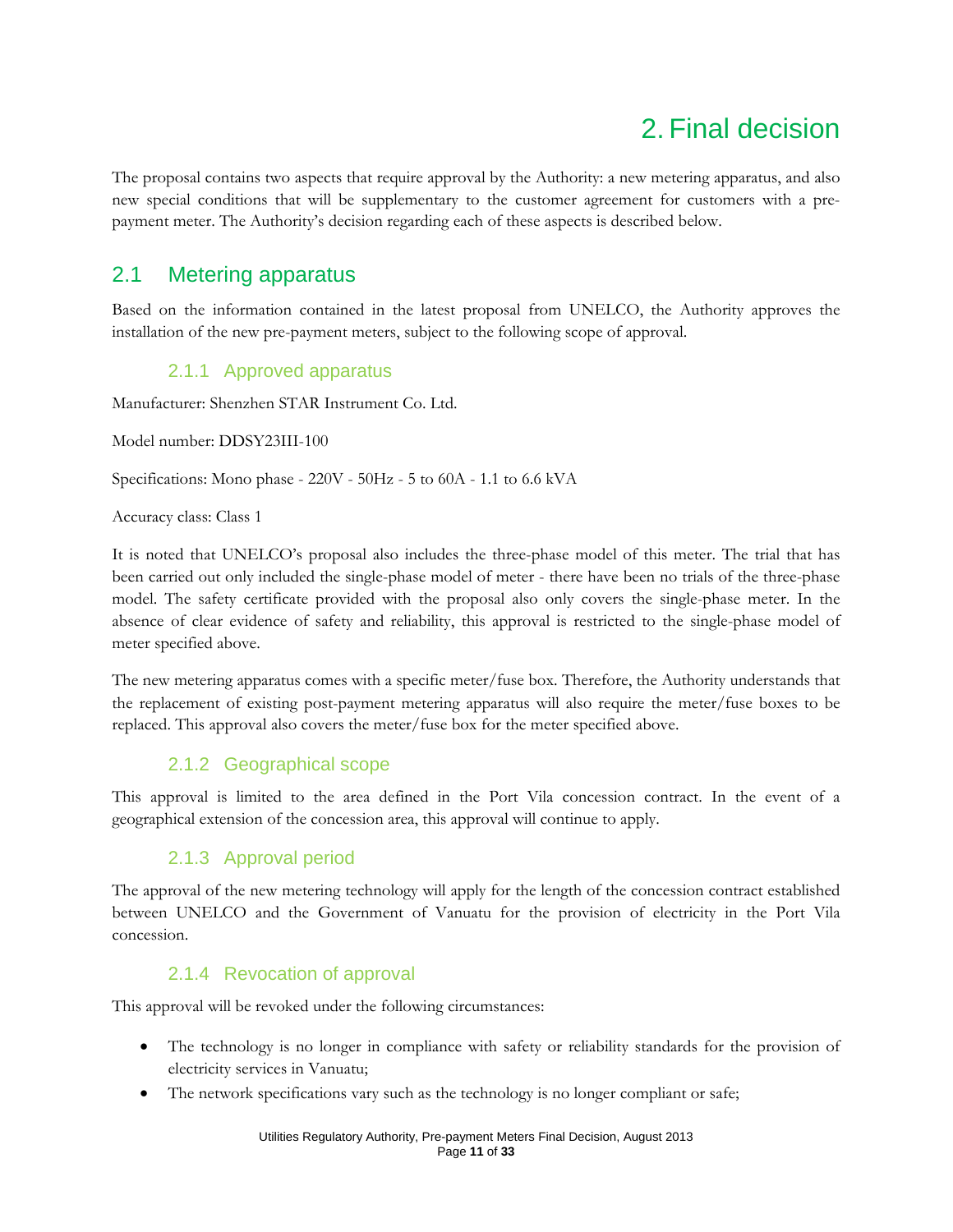- The concession contract between UNELCO and the Government of Vanuatu ceases or terminates for any reason; or
- Any part of the technical information, specifications or certification provided by UNELCO or any supplier regarding the metering apparatus is found to be misleading or false.

## 2.2 New customer agreement approval

UNELCO's proposal includes the addition of special conditions supplementary to the customer agreement to be signed by customers using pre-payment meters. The proposed new special conditions are included in Annexe 1. The Authority approves these special conditions, subject to the following scope and conditions.

### 2.2.1 Customer categories

The Authority approves the new special conditions for use with residential customers, at any level of consumption (i.e. customers currently in Small Domestic Customer and Other Low Voltage Customer categories). These special conditions are not approved for Commercial, High Voltage, Street Lights or Sports Fields customer categories.

### 2.2.2 Conditions of approval

The Authority's approval for the new special conditions for pre-payment metering technology is subject to the following conditions:

- A pre-payment metering technology must be approved by the Authority for the concession in which the special conditions will be used (this approval is granted in the above section, however should the meter apparatus approval be revoked for any reason, then approval for the special conditions will also be revoked);
- UNELCO and the Government sign an addendum to the Port Vila concession contract in order to:
	- o Specify that customers using pre-payment meters will be charged the Small Domestic Customer tariff regardless of their consumption level, and
	- o Enable pre-payment meter customers to be exempted from paying a security deposit;
- UNELCO provides a clear commitment to a customer service policy to inform a customer if an alternative metering technology may be cheaper for them at any time;
- UNELCO is to provide the Authority with a customer education plan for pre-payment customers that includes the following:
	- o Examples of materials that will be used, that include explanations of the step-tariff, retroactive adjustments, standby periods, and installation costs for new and existing customers;
	- o A demonstration of how the materials will be presented or delivered to new and existing customers;
	- o A roll-out plan for delivering customer education to the targeted areas.

### 2.2.3 Approval period

The approval of the new customer agreement will apply for the length of the concession contract established between UNELCO and the Government of Vanuatu for the provision of electricity in the Port Vila concession.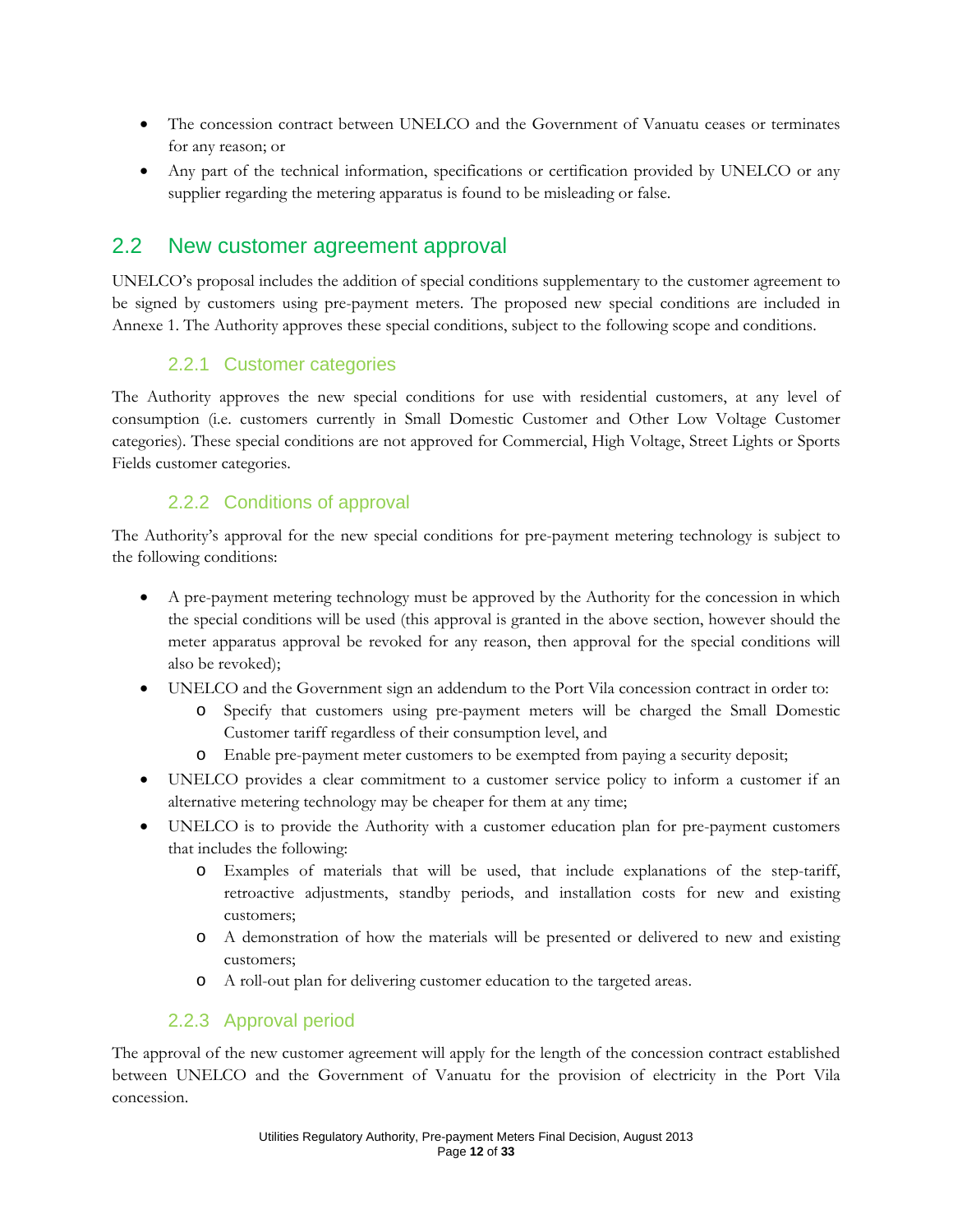# 3. Reasons supporting the decision

In order to make this decision, the Authority defined a set of principles that are applied to this approval. UNELCO's proposal was then carefully analysed against each of these principles. The sections below describe how the principles were defined, and how UNELCO's proposal measures against each one. A summary table is also provided that shows each of the key considerations used in this decision.

## 3.1 Definition of the principles adopted by the Authority

The purpose of the URA Act is to regulate utilities to:

- Ensure the provision of safe, reliable and affordable regulated services;
- Maximise access to regulated services throughout Vanuatu; and
- Promote the long-term interests of customers.

In order to make this decision in a way that fulfils this purpose, the key principles that the Authority has used are as follows:

- **Safety:** The proposal must ensure the continued provision of safe electricity services
- **Good Value:** The proposal must deliver a satisfactory return on investment for the utility and provide a benefit to customers
- **Fairness:** The proposal must not disadvantage any customers through differential pricing, undue inconvenience, or excessive complexity of use.

The URA Act defines safety as "the risk of a serious injury or death to any individual, or serious environmental pollution, or serious damage to critical infrastructure". In order to test whether or not the proposal from UNELCO is safe, the Authority has considered evidence of equipment certification under international standards, compatibility with the existing electricity network, and the results of the equipment trial.

The Authority has also considered whether or not this proposal represents good value. "Good value" is defined as a proposal that does not negatively impact the economic efficiency of the network. This means that the financial benefits for the utility must outweigh any additional costs over a reasonable timescale. The proposal also shows how this benefit will be shared between customers and the utility. In order to test the "good value" of the proposal, the Authority has considered a detailed financial projection of the impact of the proposal provided by UNELCO.

In addition to the safety and financial aspects of the proposal, the Authority has reviewed whether or not it is fair for customers. A "fair" proposal is one where no group of customers is unreasonably disadvantaged as a result, nor treated in a discriminatory way. An "unreasonable disadvantage" would include a system that is too complex or difficult to understand and operate. In considering whether or not this proposal is fair, the Authority has considered the proposed customer service policies, education plans, tariff structure, legal conditions and customer feedback during public consultations.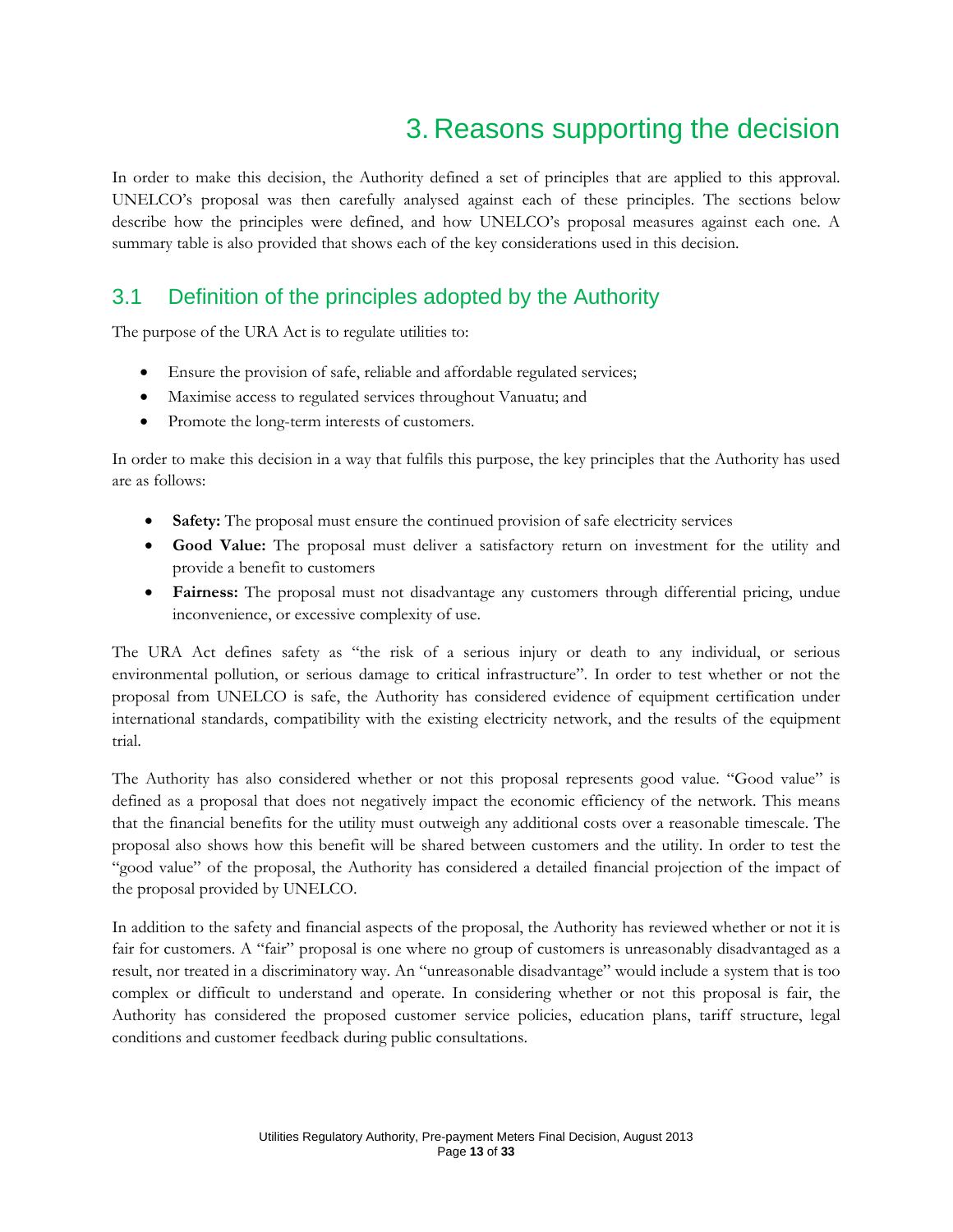## 3.2 Safety

### 3.2.1 Evidence provided

The following evidence of safety has been included in the proposal:

- Certificate of compliance with European standards IEC 62052-11 and IEC 62053-21 for the singlephase meter;
- Confirmation that no safety issues have occurred during the trial installation of 105 single-phase meters in Melemaat village;
- Employee safety record of incidents where meter reading staff have been attacked by dogs; and
- A general statement on the risks of road accidents.

### 3.2.2 Assessment

Based on the evidence provided, the proposed single-phase metering technology appears to be safe and compatible with the electricity network in Port Vila. There is no evidence to support the safety of the threephase version of the meter.

## 3.3 Good value

### 3.3.1 Evidence provided

The financial impact of UNELCO's proposal is estimated in a detailed model that was developed in conjunction with the Authority during Consultation Stage 3 of this review. The model contains forecasts of customer adoption of the new metering technology and shows the revenue, cost and asset value impact of installing the new meters. Forecasts are provided for ten years.

UNELCO has requested that the detailed model is not published in its entirety. Key figures are included in the proposal document from UNELCO, and further figures are included in the sections below. If stakeholders have any further questions regarding the financial model, they can direct their query to the Authority.

The following characteristics of the new metering system create a financial impact on the electricity network:

- Customers pay for electricity before consuming
	- o **Impact on the utility:** This improves the cash flow of the utility by generating revenue before any costs of production are incurred. For post-paid customers, the mandatory advance on consumption is aimed at compensating for this cash flow impact. Also, losses on bad debt are substantially reduced for pre-payment customers.
	- o **Impact on customers:** As a result of the new system, pre-payment customers will not have to pay an advance on consumption, and existing post-paid customers that switch to prepayment meters will have their deposit returned.
- Customers are automatically disconnected and reconnected when the purchased credit expires
	- o **Impact on the utility:** The utility no longer has to pay the costs of visiting customer properties to disconnect and reconnect the customers.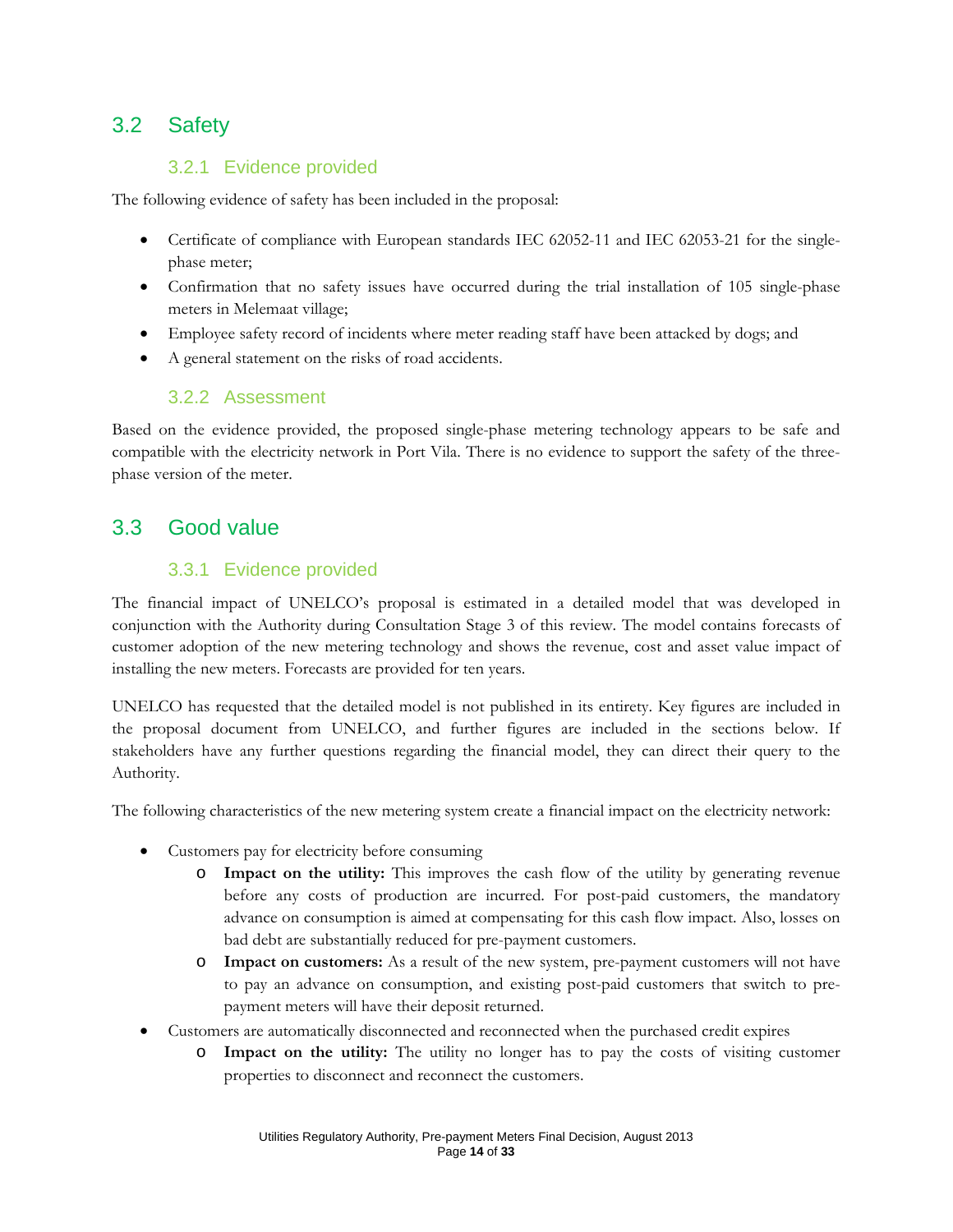- o **Impact on customers:** There are no disconnection or reconnection fees for pre-payment customers
- Customers will be more aware of electricity consumption and potentially reduce wastage
	- o **Impact on customers:** Customers are generally more aware of their electricity consumption with a pre-payment system, and as a result there tends to be an overall reduction of electricity consumed
	- o **Impact on the utility:** A reduction in consumption for pre-payment customers represents a reduction in revenue for the utility, and also a reduction in the costs of production.
- The pre-payment meters have a different cost to post-payment meters
	- o **Impact on the utility:** The overall cost of the pre-payment meters and meter boxes are more expensive for the utility than the post-payment meters they are replacing. This means that infrastructure costs are increased as new meters are installed.
	- o **Impact on customers:** For new connections, customers contribute to the cost of the new meter box, which is less expensive for pre-payment meters. The cost of new connections is therefore lower for new customers who choose a pre-payment meter.
- Early replacement of some assets
	- o **Impact on the utility:** The initial roll-out of the pre-payment system will result in postpayment meters being replaced before the end of their normal useful life. While some can be re-used, there will be some meters that will be written-off and disposed of. This has a cost to the utility.
- There is no need for monthly bills, meter reading, but the utility will set up new reselling points and deliver a marketing campaign
	- o **Impact on the utility:** The reduction in monthly billing and meter reading will reduce the operating costs of the utility. The new reselling points and marketing costs will be additional operating costs

The financial model estimates the scale of each of the above financial impacts, based on a set of assumptions that are described and reviewed in the section below. In order for the proposal to be considered "good value", the assumptions must be reasonable, and the results of the model must show a financial benefit overall.

### 3.3.2 Review of assumptions

The estimate of the financial impact of the new pre-payment metering system is based on a set of assumptions around the future performance of the system. Where it has been hard to predict a single value for an assumption, the Authority has carried out a sensitivity analysis to compare the overall impact of using different values for that particular assumption. The table below lists the key assumptions used in the model, and shows which the Authority has included in the sensitivity analysis.

| <b>Assumption</b><br>Value           |                                                        | <b>Assessment</b>                                                                                          |
|--------------------------------------|--------------------------------------------------------|------------------------------------------------------------------------------------------------------------|
| Demand                               |                                                        |                                                                                                            |
| Number of new customers per<br>month | 30. This is based on UNELCO's<br>historic performance. | This assumption has a substantial<br>impact on the performance of the<br>model, and has been included as a |

#### **Table 2: Key assumptions in financial model**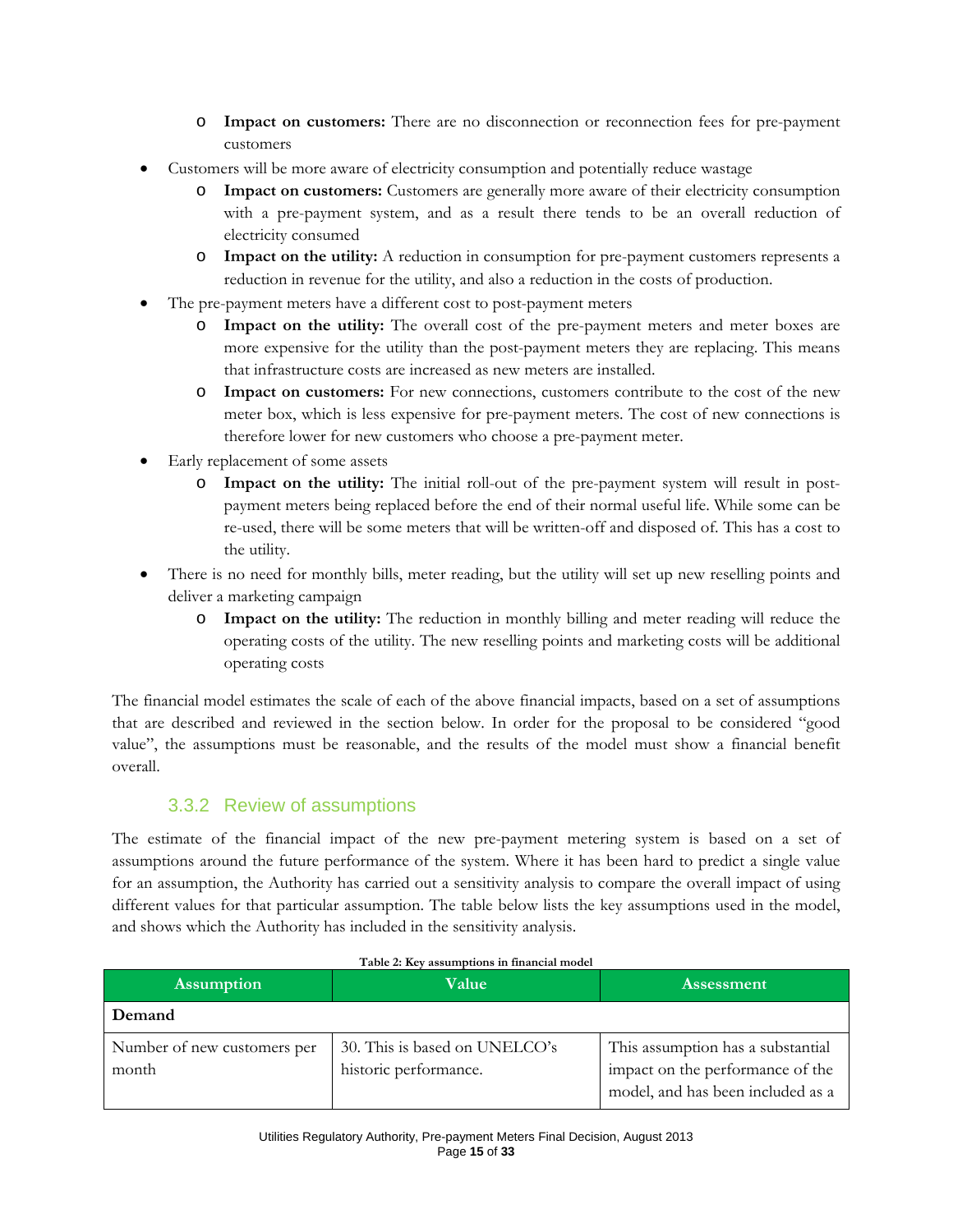|                                                                                                                             |                                                                                                                                                                                                                                                                      | variable in the sensitivity analysis                                                                                                               |
|-----------------------------------------------------------------------------------------------------------------------------|----------------------------------------------------------------------------------------------------------------------------------------------------------------------------------------------------------------------------------------------------------------------|----------------------------------------------------------------------------------------------------------------------------------------------------|
| Customer conversions                                                                                                        | 30% of customers in Fresh Wota and<br>Centreville areas, 80% in all other<br>areas. This is based on expressions of<br>interest received by UNELCO.                                                                                                                  | This assumption is reasonable                                                                                                                      |
| Number of meters installed per<br>month                                                                                     | 300. UNELCO have indicated that<br>this assumption may be optimistic                                                                                                                                                                                                 | This assumption has a substantial<br>impact on the performance of the<br>model, and has been included as a<br>variable in the sensitivity analysis |
| Pre-payment impact on<br>consumption                                                                                        | 5% reduction for all customers. This<br>This assumption has a substantial<br>assumption is based on UNELCO's<br>impact on the performance of the<br>model, and has been included as a<br>experience in the trial in Melemaat<br>variable in the sensitivity analysis |                                                                                                                                                    |
| <b>Operating costs</b>                                                                                                      |                                                                                                                                                                                                                                                                      |                                                                                                                                                    |
| Billing and meter reading costs                                                                                             | UNELCO has used the latest costs<br>for billing and meter reading.                                                                                                                                                                                                   | This assumption is reasonable                                                                                                                      |
| Bad debt                                                                                                                    | Based on current average bad debt<br>losses amount for Small Domestic<br>Customers                                                                                                                                                                                   | This assumption is reasonable                                                                                                                      |
| Number of disconnections                                                                                                    | UNELCO has used the average<br>disconnection rate for Small<br>Domestic Customers                                                                                                                                                                                    | This assumption is reasonable                                                                                                                      |
| <b>Assets</b>                                                                                                               |                                                                                                                                                                                                                                                                      |                                                                                                                                                    |
| Characteristics of assets, e.g.<br>age, useful life                                                                         | UNELCO has used average figures<br>for these characteristics                                                                                                                                                                                                         | This assumption is reasonable                                                                                                                      |
| Costs of pre-payment and post-<br>payment meters and boxes                                                                  | UNELCO has used the latest prices<br>and costs of meters and boxes.                                                                                                                                                                                                  | This assumption is reasonable                                                                                                                      |
| Costs of write-offs of<br>UNELCO have not included the<br>costs of write-offs of concession<br>concession assets<br>assets. |                                                                                                                                                                                                                                                                      | This assumption has a substantial<br>impact on the performance of the<br>model, and has been included as a<br>variable in the sensitivity analysis |

*Source: UNELCO Pre-payment financial model, URA analysis* 

### 3.3.1 Assessment

The table below summarises the estimated financial impact of the new pre-payment meter system on customers: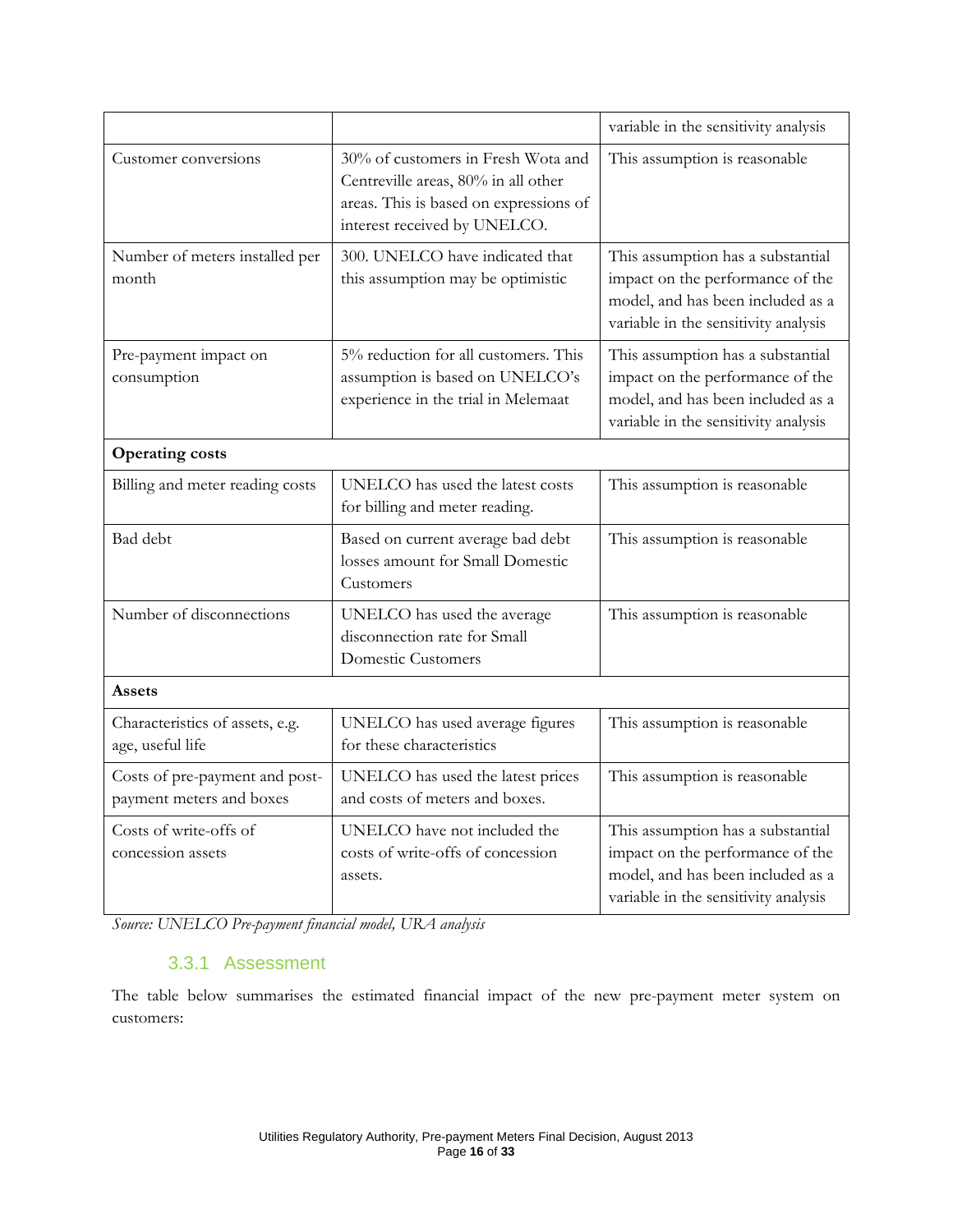|                                                              | 2013       | 2014       | 2015       | 2016       | 2017       |
|--------------------------------------------------------------|------------|------------|------------|------------|------------|
| Number of pre-payment<br>customers                           | 2,200      | 2,877      | 3,165      | 3,453      | 3,741      |
| Reduction in electricity bills<br>due to reduced consumption | 1,499,046  | 5,407,601  | 5,995,524  | 6,564,832  | 7,134,140  |
| Avoided disconnection fees                                   | 1,019,105  | 3,676,280  | 4,075,971  | 4,463,007  | 4,850,043  |
| Installation savings for new<br>customers                    | 744,442    | 1,276,186  | 1,276,186  | 1,276,186  | 1,276,186  |
| Deposits returned/avoided                                    | 7,964,590  | 2,567,632  | 1,092,287  | 1,092,287  | 1,092,287  |
| Total customer benefit                                       | 11,227,182 | 12,927,699 | 12,439,967 | 13,396,311 | 14,352,654 |
| Benefit per PPM customer                                     | 5,103      | 4,493      | 3,930      | 3,880      | 3,837      |

**Table 3: Financial impact on customers** 

*Source: UNELCO Pre-payment financial model* 

There is clear evidence to show a financial benefit to customers from the new pre-payment system. It is also important to establish that there is a financial benefit to the utility; if the new system increases the cost of service for the utility, then it may cause price increases at a future tariff review. Higher prices in the future may cancel out any short-term financial benefit to customers.

The table below summarises the estimated financial impact of the new pre-payment meter system for the utility, based on the base assumptions used the in the financial model:

|                         | 2013         | 2014         | 2015         | 2016         | 2017          | 2018            |
|-------------------------|--------------|--------------|--------------|--------------|---------------|-----------------|
| Total revenue<br>impact | $-1,499,046$ | $-5,407,601$ | $-5,995,524$ | $-6,564,832$ | $-7,134,140$  | $-7,703,448$    |
| Total cost impact       | $-188,595$   | 5,739,302    | 7,048,102    | 7,782,877    | 9,267,652     | 10,002,428      |
| Total asset impact      | $-5,384,396$ | $-6,791,363$ | $-3,856,879$ | $-3,135,464$ | $-2,418,495$  | $-1,704,565$    |
| Overall net<br>impact   | $-7,072,037$ | $-6,459,663$ | $-2,804,301$ | $-1,917,418$ | $-284,982$    | 594,415         |
|                         | 2019         | 2020         | 2021         | 2022         | 2023          | 2024            |
| Total revenue<br>impact | $-8,272,755$ | $-8,842,063$ | $-9,411,371$ | $-9,980,679$ | $-10,549,987$ | $-11, 119, 295$ |
| Total cost impact       | 11,487,203   | 12,221,978   | 12,956,753   | 14,441,529   | 15,176,304    | 15,911,079      |
| Total asset impact      | $-1,972,473$ | $-1,176,127$ | $-375,492$   | 433,690      | 3,312,252     | 6,207,566       |
|                         |              |              |              |              |               |                 |

*Source: UNELCO Pre-payment financial model*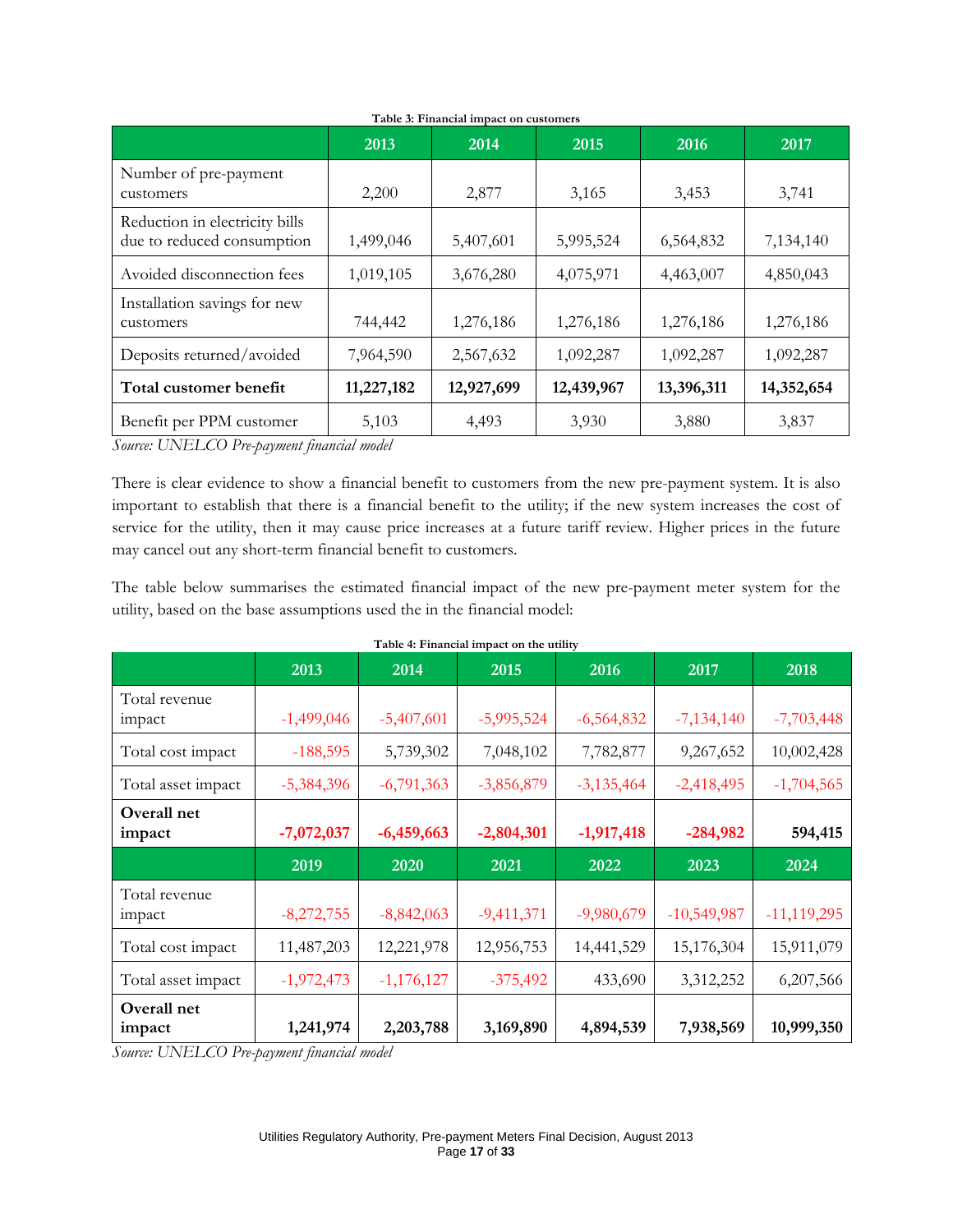As the above table shows, the operational cost savings outweigh the negative revenue impact after the first year, and the negative asset impact reduces every year, becoming a benefit in 2022. The system provides the first net benefit in 2018, and the cumulative net impact becomes positive in 2023.

The scenario detailed above is based on the assumptions used by UNELCO in their base case. The Authority has carried out a sensitivity analysis to test how variations in key assumptions impact the overall result of the financial model. The variables used in the sensitivity analysis were:

- **Change in consumption**. The scenarios tested were: 5% reduction for all customers (base scenario), 5% reduction weighted towards lower consumption tranches, and no consumption impact.
- **Number of meters installed per month**. The scenarios tested were: 300 meters installed per month (base scenario), and 150 meters installed per month.
- **Number of new customers per month**. The scenarios tested were: 30 new customers per month (base scenario), 50 new customers per month, and 20 new customers per month.
- **Disposal cost of concession assets**. The scenarios tested were: the costs of disposing of concession assets are not included (base scenario), and the costs of disposing of concession assets are included.

Changing each of the variables listed above creates 36 different scenarios. For each of the scenarios, the following information was recorded:

- **Net impact over 10 years**: the total cumulative benefit/loss for the utility after ten years.
- **First breakeven month**: the time when the new system first delivers a net positive financial contribution to the utility.
- **Cumulative breakeven month**: the time when the accumulated additional costs are outweighed by the accumulated benefits.

The following table shows the results of the sensitivity analysis.

|                | Table 5: Schsittvity analysis results      |                          |                                            |                                      |                             |                             |                                         |
|----------------|--------------------------------------------|--------------------------|--------------------------------------------|--------------------------------------|-----------------------------|-----------------------------|-----------------------------------------|
|                | <b>Disposal</b><br>cost of conc.<br>assets | Change in<br>consumption | <b>Meters</b><br>installed<br>per<br>month | <b>New</b><br>customers<br>per month | Net impact<br>over 10 years | First<br>breakeven<br>month | <b>Cumulative</b><br>breakeven<br>month |
| 1              | No                                         | 5% for all               | 300                                        | 20                                   | 10,639,138                  | $Dec-17$                    | $Dec-23$                                |
| 2              | $\rm No$                                   | 5% for all               | 300                                        | 30                                   | 11,735,245                  | $Dec-17$                    | $Oct-23$                                |
| 3              | $\rm No$                                   | 5% for all               | 300                                        | 50                                   | 13,927,458                  | $Dec-17$                    | Aug-23                                  |
| $\overline{4}$ | $\rm No$                                   | 5% for all               | 150                                        | 20                                   | 7,334,927                   | Dec-17                      | Mar-24                                  |
| 5              | $\rm No$                                   | 5% for all               | 150                                        | 30                                   | 8,383,682                   | $Dec-17$                    | Feb-24                                  |
| 6              | $\rm No$                                   | 5% for all               | 150                                        | 50                                   | 10,364,004                  | $Dec-17$                    | $Dec-23$                                |
| 7              | $\rm No$                                   | 5% weighted              | 300                                        | 20                                   | 55,658,832                  | $Dec-14$                    | Feb-19                                  |
| 8              | $\rm No$                                   | 5% weighted              | 300                                        | 30                                   | 63,971,558                  | $Dec-14$                    | $Oct-18$                                |
| 9              | $\rm No$                                   | 5% weighted              | 300                                        | 50                                   | 80,597,010                  | $Dec-14$                    | $Apr-18$                                |
| 10             | $\rm No$                                   | 5% weighted              | 150                                        | 20                                   | 51,367,212                  | Dec-14                      | $Jul-19$                                |

**Table 5: Sensitivity analysis results**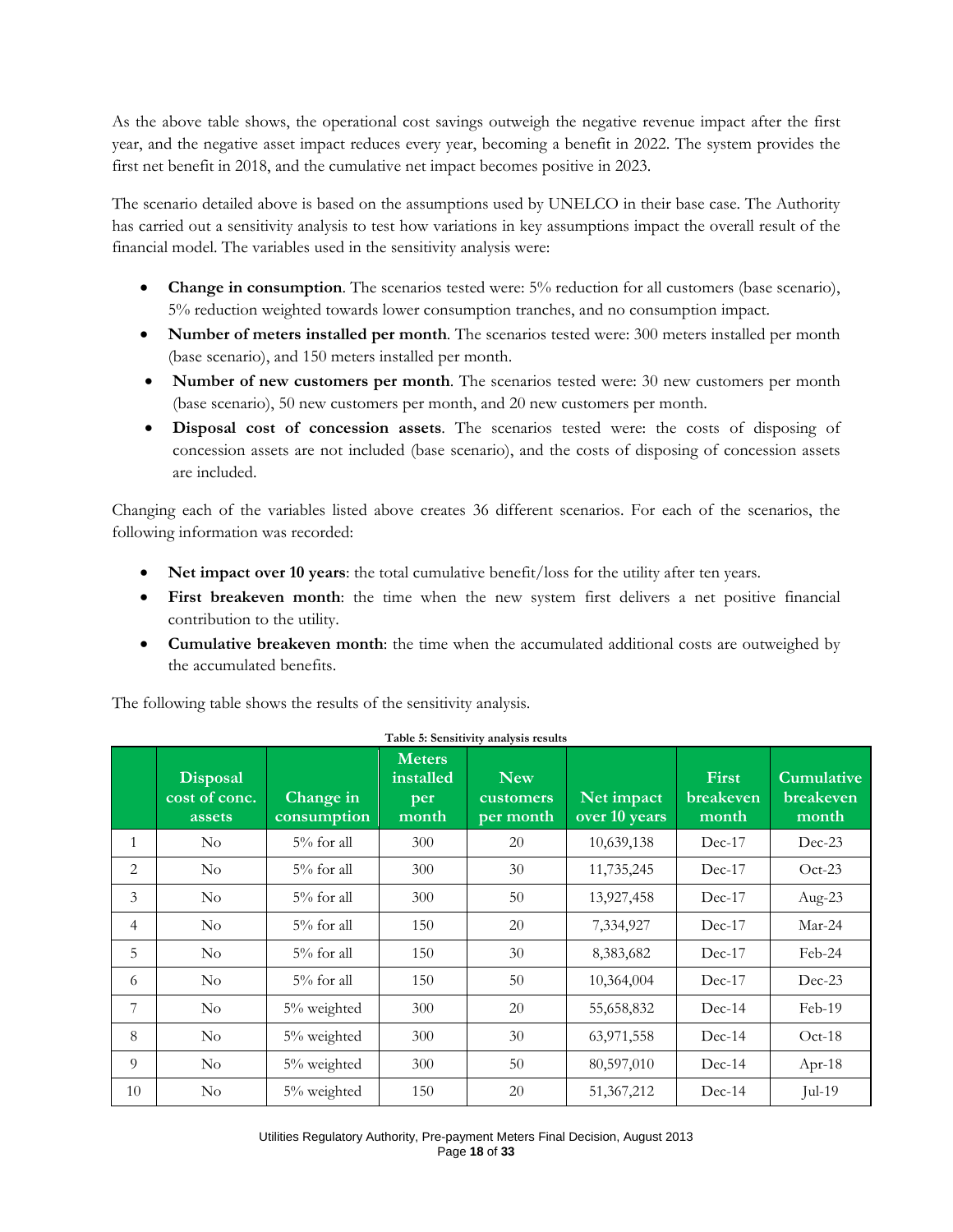|    | <b>Disposal</b><br>cost of conc.<br>assets | Change in<br>consumption | <b>Meters</b><br>installed<br>per<br>month | <b>New</b><br>customers<br>per month | Net impact<br>over 10 years | First<br>breakeven<br>month | Cumulative<br>breakeven<br>month |
|----|--------------------------------------------|--------------------------|--------------------------------------------|--------------------------------------|-----------------------------|-----------------------------|----------------------------------|
| 11 | No                                         | 5% weighted              | 150                                        | 30                                   | 59,540,555                  | Dec-14                      | Mar-19                           |
| 12 | $\rm No$                                   | 5% weighted              | 150                                        | 50                                   | 75,719,337                  | Jan-15                      | Jul-18                           |
| 13 | $\rm No$                                   | $0\%$                    | 300                                        | 20                                   | 63,940,925                  | Dec-14                      | $Jun-18$                         |
| 14 | $\rm No$                                   | $0\%$                    | 300                                        | 30                                   | 73,581,673                  | Dec-14                      | Mar-18                           |
| 15 | $\rm No$                                   | $0\%$                    | 300                                        | 50                                   | 92,863,168                  | Dec-14                      | Sep-17                           |
| 16 | $\rm No$                                   | $0\%$                    | 150                                        | 20                                   | 59,467,599                  | Dec-14                      | Dec-18                           |
| 17 | $\overline{N}$                             | $0\%$                    | 150                                        | 30                                   | 68,952,028                  | Dec-14                      | Aug-18                           |
| 18 | $\rm No$                                   | $0\%$                    | 150                                        | 50                                   | 87,743,649                  | Dec-14                      | Jan-18                           |
| 19 | Yes                                        | 5% for all               | 300                                        | 20                                   | $-4,913,983$                | Dec-17                      | $10+$ years                      |
| 20 | Yes                                        | 5% for all               | 300                                        | 30                                   | $-4,116,986$                | Dec-17                      | $10+$ years                      |
| 21 | Yes                                        | 5% for all               | 300                                        | 50                                   | $-2,522,993$                | Dec-17                      | $10+$ years                      |
| 22 | Yes                                        | 5% for all               | 150                                        | 20                                   | $-13,826,504$               | Dec-17                      | $10+$ years                      |
| 23 | Yes                                        | 5% for all               | 150                                        | 30                                   | $-13,076,859$               | $Dec-17$                    | $10+$ years                      |
| 24 | Yes                                        | 5% for all               | 150                                        | 50                                   | $-11,557,665$               | Dec-17                      | $10+$ years                      |
| 25 | Yes                                        | 5% weighted              | 300                                        | 20                                   | 40, 105, 712                | Dec-14                      | Aug-21                           |
| 26 | Yes                                        | 5% weighted              | 300                                        | 30                                   | 48,119,328                  | Dec-14                      | Mar-21                           |
| 27 | Yes                                        | 5% weighted              | 300                                        | 50                                   | 64,146,560                  | Dec-14                      | $\text{Jun-20}$                  |
| 28 | Yes                                        | 5% weighted              | 150                                        | 20                                   | 30,205,781                  | Dec-14                      | $Jul-22$                         |
| 29 | Yes                                        | 5% weighted              | 150                                        | 30                                   | 38,080,014                  | Dec-14                      | Feb-22                           |
| 30 | Yes                                        | 5% weighted              | 150                                        | 50                                   | 53,797,668                  | Dec-15                      | Apr-21                           |
| 31 | Yes                                        | $0\%$                    | 300                                        | 20                                   | 48,387,804                  | $Dec-14$                    | Dec-20                           |
| 32 | Yes                                        | $0\%$                    | 300                                        | 30                                   | 57,729,442                  | Dec-14                      | Jul-20                           |
| 33 | Yes                                        | $0\%$                    | 300                                        | 50                                   | 76,412,718                  | Dec-14                      | $Nov-19$                         |
| 34 | Yes                                        | $0\%$                    | 150                                        | 20                                   | 38,306,168                  | Dec-14                      | Dec-21                           |
| 35 | Yes                                        | $0\%$                    | 150                                        | 30                                   | 47,491,487                  | Dec-14                      | Jun-21                           |
| 36 | Yes                                        | $0\%$                    | 150                                        | $50\,$                               | 65,821,980                  | Dec-15                      | Sep-20                           |

*Source: UNELCO Pre-payment financial model, URA analysis* 

Out of 36 scenarios tested, the proposal is predicted to deliver a positive cumulative net impact within 10 years in over 80% of cases (30/36). There is a wide range of results across the different scenarios, depending on the assumptions used. The analysis shows that this proposal may deliver a financial benefit to the utility, but the performance is highly dependent on the impact on consumption, and the efficiency of the roll-out programme.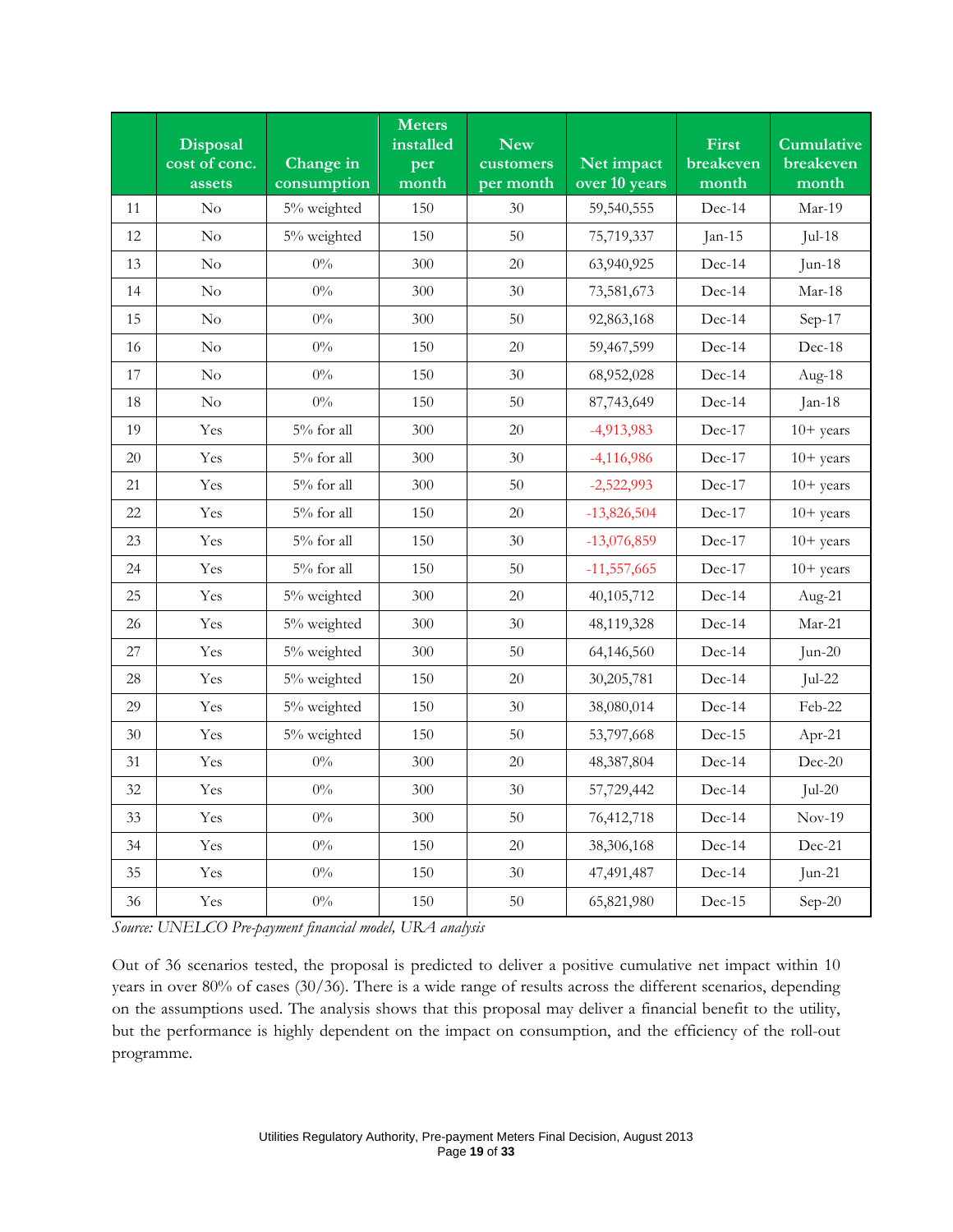The financial projections show a clear benefit for a substantial number of customers, and a reasonable likelihood that there will be a long-term financial benefit for the utility. On balance, the Authority views the new pre-payment system as neutral to good value.

# 3.4 Fairness of the proposal

For the purposes of this decision, the "fairness" of the proposal is defined as the extent to which customers are not disadvantaged due to:

- Discriminatory pricing, i.e. some customers being charged a higher price when a lower price is available to other customers;
- Using the system being unduly inconvenient; and
- Using the system being difficult for customers to manage properly due to undue complexity

UNELCO's proposal contains extensive information on the arrangements for customers using the system. The sections below describe key aspects of the proposal that have been used to inform the Authority's decision.

### 3.4.1 Pricing

#### **3.4.1.1 Evidence provided**

UNELCO's proposal states that the price charged to customers using the new pre-payment system is the same as the price charged to the post-paid Small Domestic Customers category, which tariff variable on the amount of electricity consumed, shown in the table below:

| Consumption                       | Tariff charged                                  |
|-----------------------------------|-------------------------------------------------|
| First 60 kWh used in month        | $0.34 \times P$ (19 vatu <sup>*</sup> ) per kWh |
| Next 60 kWh used in month         | $1.21 \times P$ (68 vatu <sup>*</sup> ) per kWh |
| Each subsequent kWh used in month | $3 \times P$ (168 vatu <sup>*</sup> ) per kWh   |

#### **Table 6: Tariff for pre-payment customers**

**\* Based on the electricity base price, P of 55.97 vatu/kWh for July 2013**

For post-payment customers, if consumption exceeds 120kWh per month for three consecutive months, the customer will be switched to the "Other Low Voltage Customer" tariff. This tariff category consists of a monthly fixed charge of 5 x P (280 vatu\*) per installed kVA, plus 1.21 x P (68 vatu\*) per kWh consumed. Due to the difficulties of having a monthly fixed charge with a pre-payment meter, this will not apply to prepayment customers. Pre-payment customers will remain on the pricing structure shown in Table 6, regardless of their consumption level.

In UNELCO's proposal, for customers who consume less than 120kWh in a month, the price charged is the same for both pre- and post-paid customers. For customers who consume more than 120kWh in a month, the price is different between pre-paid customers and post-paid customers in the "Other Low Voltage Customer" tariff category. Depending on the kVA rating of the connection, there is a consumption level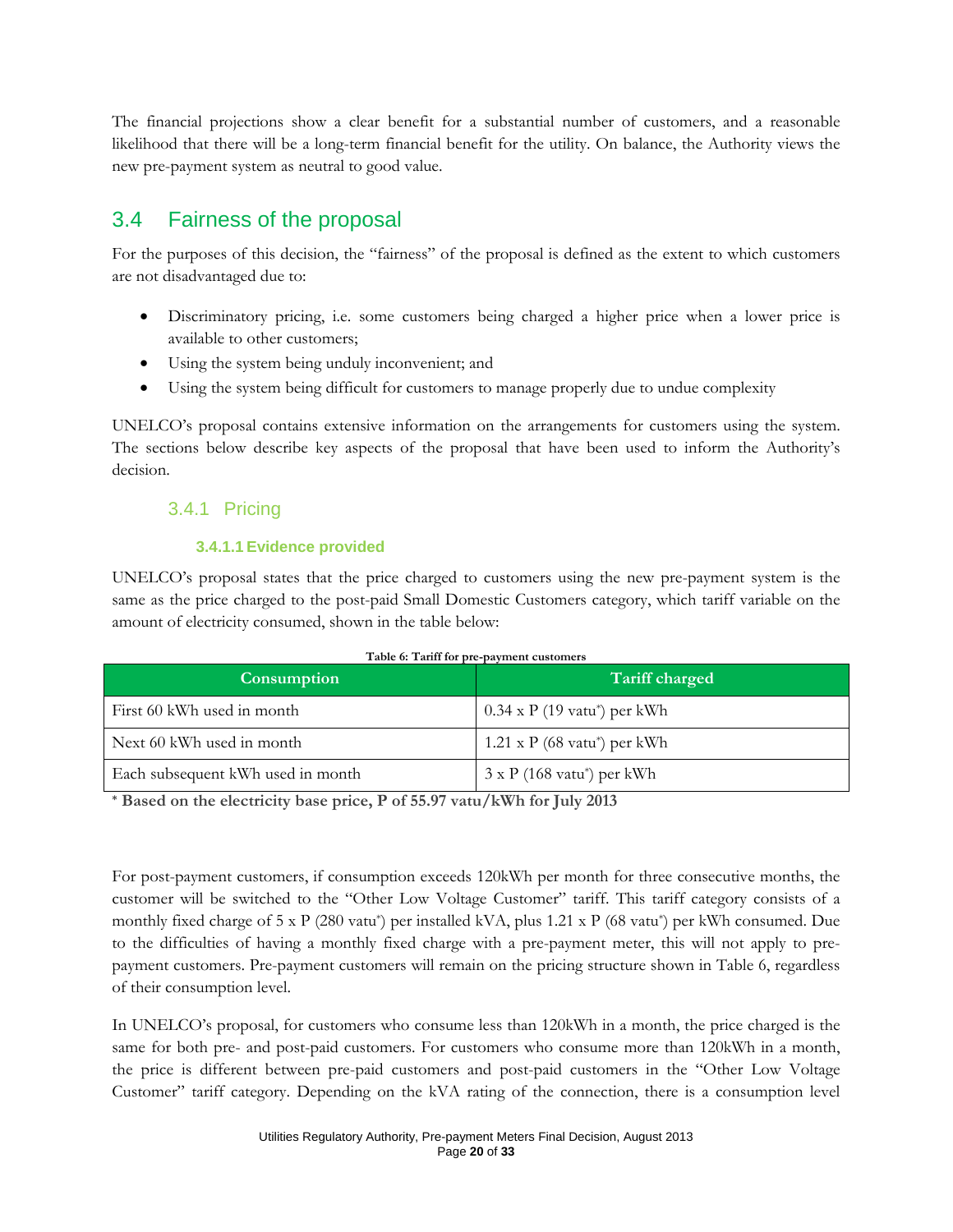above which it is financially beneficial for the customer to be using the post-paid "Other Low Voltage Customer" tariff, rather than the pre-payment tariff. These cut-off points are shown in the table below:

| Table 7: Optimal tariff consumption levels |                                                                                                                 |  |  |  |
|--------------------------------------------|-----------------------------------------------------------------------------------------------------------------|--|--|--|
| <b>Rating of connection</b>                | Consumption level above which the "Other Low Voltage Customer"<br>tariff is cheaper than the pre-payment tariff |  |  |  |
| $1.1kVA$ (5A)                              | 153 kWh per month                                                                                               |  |  |  |
| $2.2$ kVA $(10)$                           | 156 kWh per month                                                                                               |  |  |  |
| $3.3kVA$ $(15A)$                           | 159 kWh per month                                                                                               |  |  |  |
| $4.4kVA$ (20A)                             | 162 kWh per month                                                                                               |  |  |  |
| 5.5kVA (25A)                               | 165 kWh per month                                                                                               |  |  |  |

With the introduction of the pre-payment system, there will be some customers currently on the "Other Low Voltage Customer" tariff who will financially benefit from switching to a pre-payment meter. Customers will be free to switch, and there will be no additional charges for switching. Each customer will be responsible for weighing up any potential financial benefits (which will depend on monthly consumption) with any potential inconvenience and risk of disruption of supply when deciding to switch. The utility will also inform customers when it may be financially worthwhile for the customer to consider switching from post- to prepayment or vice-versa.

#### **3.4.1.2 Customer perception**

When presented with the proposed prepayment meter pricing arrangement during Consultation Stage 4, the general public were satisfied that the pricing was fair. In their view, the absence of a charge for switching between pre-paid and post-paid meters provided customers with the flexibility to use the system that is most financially beneficial to them.

With regards to the overall cost of electricity, existing customers had the view that prepayment will be of lower cost as it would help reduce their electricity consumption. This is because prepayment meters provide customers with a better opportunity to monitor their consumption on a regular basis.

#### **3.4.1.3 Assessment**

Based on the fact that for the target group of customers the price will be the same, and that customers will be free to switch between pre- and post-payment at anytime and at no cost, the Authority views the pricing arrangements of the proposed new system to be fair. This is also consistent with the public response during public briefings.

### 3.4.2 Convenience

The main difference between the proposed new pre-payment system and the existing post-payment system is the fact that customers will not receive a monthly bill to pay. Instead, the customer will use a chip card to recharge the meter with credit. If the credit is exhausted, the meter will automatically cut off the electricity supply. In order to avoid being cut-off, customers must monitor the level of remaining credit, and regularly recharge the meter.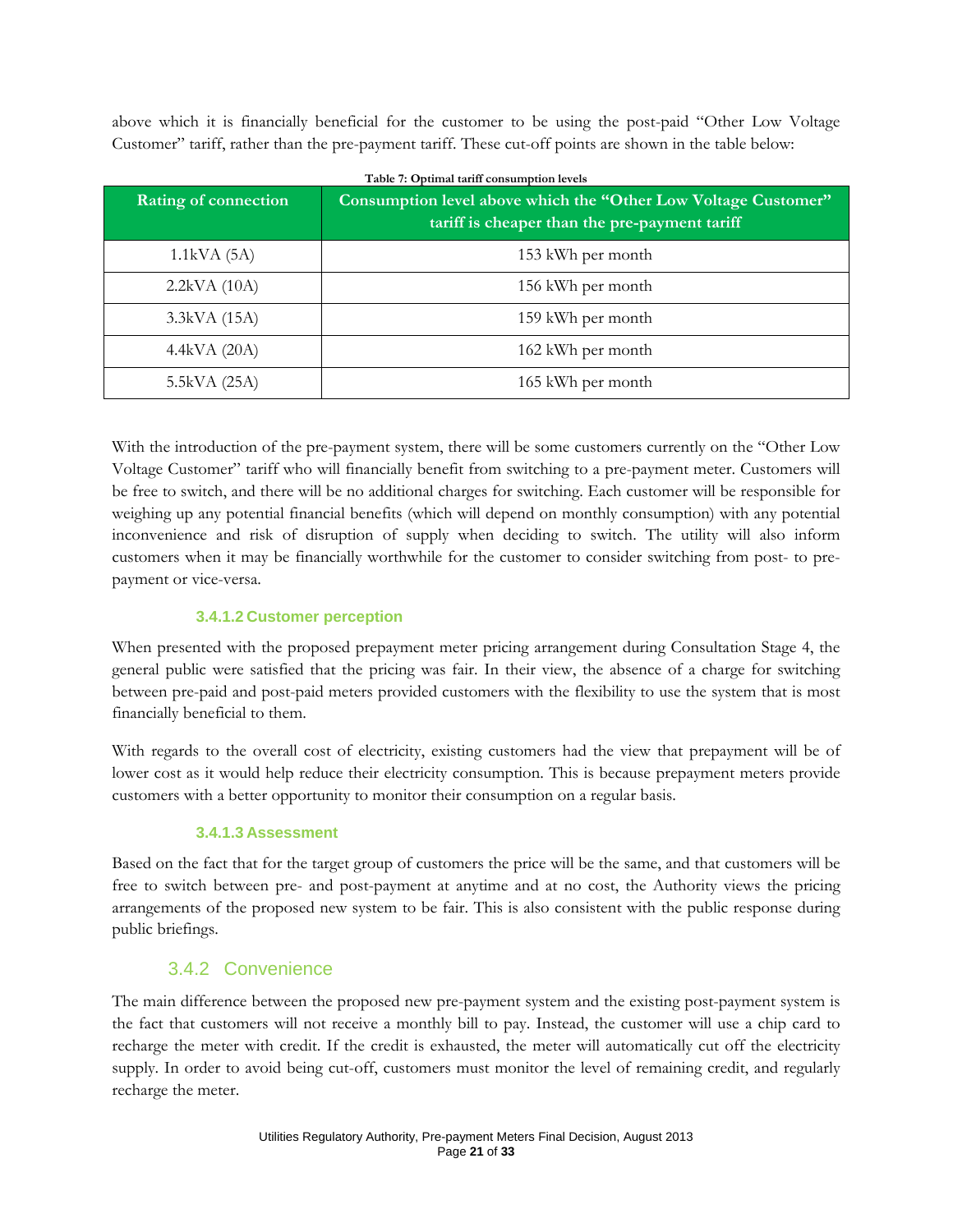UNELCO's proposal states that during the trial at Melemaat, customers recharged an average of 2 times per month. This indicates that typical customer behavior is to pay smaller amounts more regularly. For customers, this will mean more frequent travel to places where recharge is possible. UNELCO's proposal includes the establishment of "reselling" points (remote offices where recharge is possible) in each of the more remote areas where pre-payment customers may live.

Another aspect of the proposed pre-payment system is an increased risk of disruption. The meter will automatically disconnect the electricity supply when the credit is exhausted. If a customer does not effectively monitor and manage the level of credit and consumption, it is more likely that they will suffer from disruptions in their electricity supply.

In the proposed system, the amount of remaining credit will be displayed on the meter. Also, a warning sound and light will indicate when credit is below 300 vatu, with a further warning when credit is below 200 vatu. Also, the supply will not be cut off during certain "standby periods", which are defined as weekends and public holidays. If customers exceed their available credit during a standby period, they will accrue a negative credit, which must be paid before new credit can be recharged to the meter.

UNELCO's proposal also describes certain types of vulnerable customers, e.g. customers who require electrically-operated medical support equipment. As disconnection of electrical supply would be unsafe for such customers, the pre-payment system would not be appropriate. UNELCO notes that they currently have two such customers on record.

The proposed pre-payment meter system increases the risk of inconvenience for customers through more frequent recharges and a higher risk of disruption to their electricity supply. UNELCO's proposal includes features that are designed to mitigate this inconvenience, including establishing multiple reselling points, warnings for low credit, and standby periods where customers will not be disconnected on days where it may not be possible to recharge.

#### **3.4.2.1 Customer perception**

Feedback received during public consultations indicated that lower-income customers positively viewed the ability to "re-fill" in small amounts throughout the month and the provision of resell points within more remote communities. These customers also raised the possibility that the network of resell points should expand as more communities connect to the electricity grid.

The possibility of disruption of supply due to exhausted credit was clearly understood due to the nature of a pre-payment system. In addition, customers at the public consultations indicated that the warnings for low credit and the standby periods were viewed as appropriate ways of helping to manage their credit levels and supply.

An additional important benefit that was mentioned by customers that attended public consultations was the reduction in the risk of accumulating large debts from electricity usage, followed by a long period of disconnection as they re-paid the debt.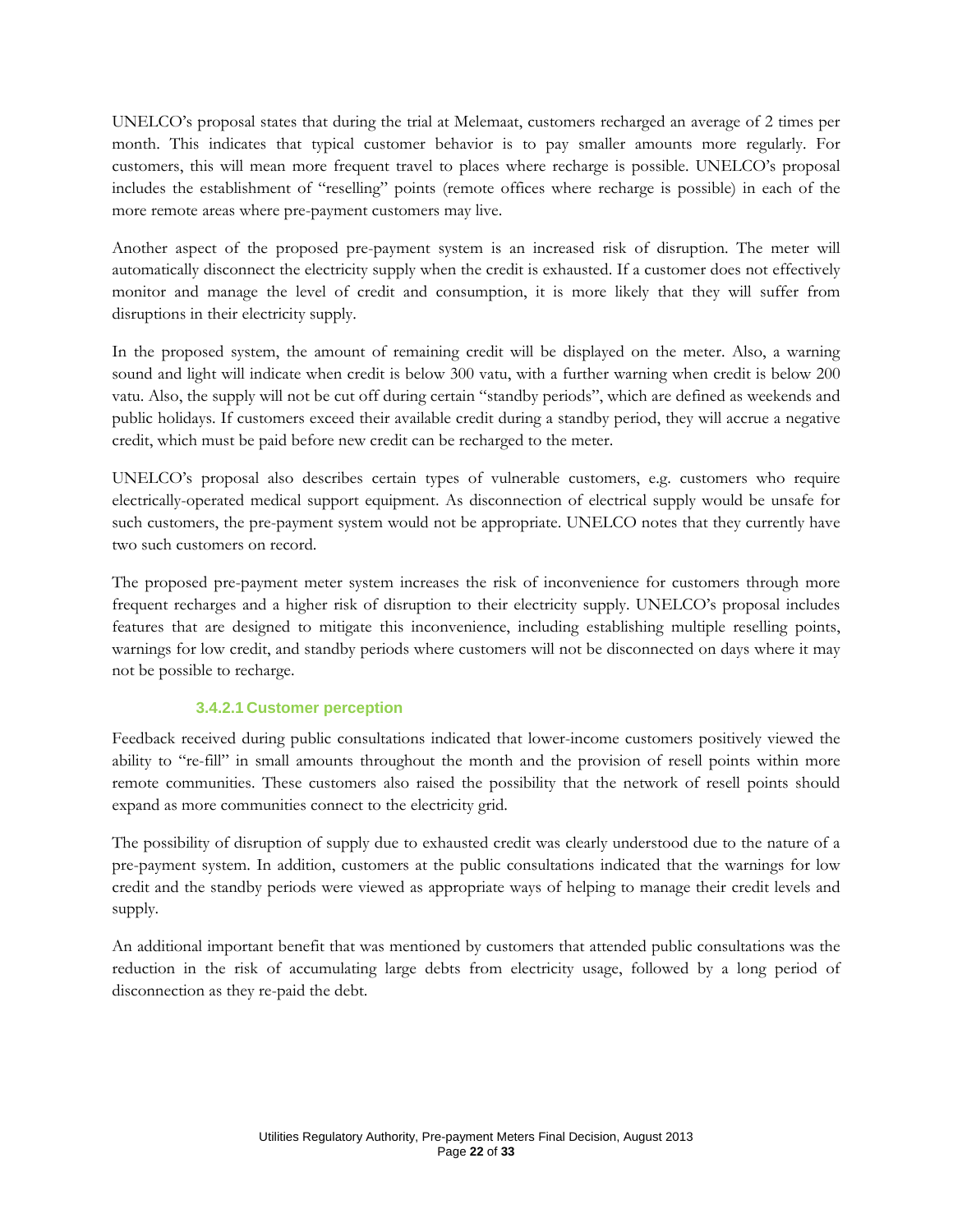#### **3.4.2.2 Assessment**

On balance, the Authority's view is that the proposed mitigating arrangements mean that the proposed system is not unduly inconvenient for customers. In addition, if a customer feels that the pre-payment system is too inconvenient, the customer is free to switch to a post-paid arrangement.

### 3.4.3 Usability

The proposed pre-payment system has some characteristics that increase the complexity for customers. These are:

- A variable price at different times of the month according to consumption;
- The possibility of accruing negative credit; and
- Retroactive adjustments to credit due to monthly price variations.

The tariff charged to pre-payment customers varies during the month according to the amount of electricity consumed. The first 60 kWh of consumption has the lowest price, so credit will be depleted at a slower rate. If a customer's consumption in one month exceeds 60 kWh, the price charged will be more than three times higher, resulting in credit being depleted at a much higher rate. If a customer's consumption in one month exceeds 120kWh, the price charged then more than doubles again. When a new month starts, the tariff reverts to the lowest level again.

If customers pay the same amount with each recharge, their credit may expire much faster later in the month. This may make it more difficult for customers to proactively manage their credit levels to avoid disruption. This system will require clear explanation, and customers may take some time to adapt to budgeting differently for electricity at different times during the month.

An implication of the "standby period" described in section 3.4.2 above is that customers may accrue a negative credit before being disconnected. The customer will be disconnected when the standby period ends. When the customer goes to recharge, they must clear the negative credit before new credit can be purchased.

The base price of electricity is revised every month according to a formula defined in the concession contract. The price data used by the meter is updated when the chip card is inserted in the meter after a recharge. At the first recharge of a new month, the new base price will be updated in the meter. For any electricity already consumed that month, an adjustment amount for the amount over- or under-paid will be calculated. This adjustment will then be applied the next time the customer recharges.

Due to possible negative credit and retroactive price adjustments, a customer may receive a different amount of credit than the amount they pay. For example, if a customer has a 200 vatu negative credit after a standby period, and a 50 vatu retroactive price adjustment, after paying 500 vatu, the customer will only receive 250 vatu credit. This must be clearly explained to the customer when they recharge, so the customer is able to actively manage their credit and consumption through the month.

The characteristics described above create complexity in the proposed system that makes it more difficult for customers to manage their credit levels to avoid disruption in their electricity supply. It is very important that the utility carefully explains the new system to customers during the marketing campaign, when they sign up for a pre-payment meter, provide helpful and clear instructional materials, and ensure that customer service staff are well trained to deal with queries. It is likely that the characteristics listed above will mean that the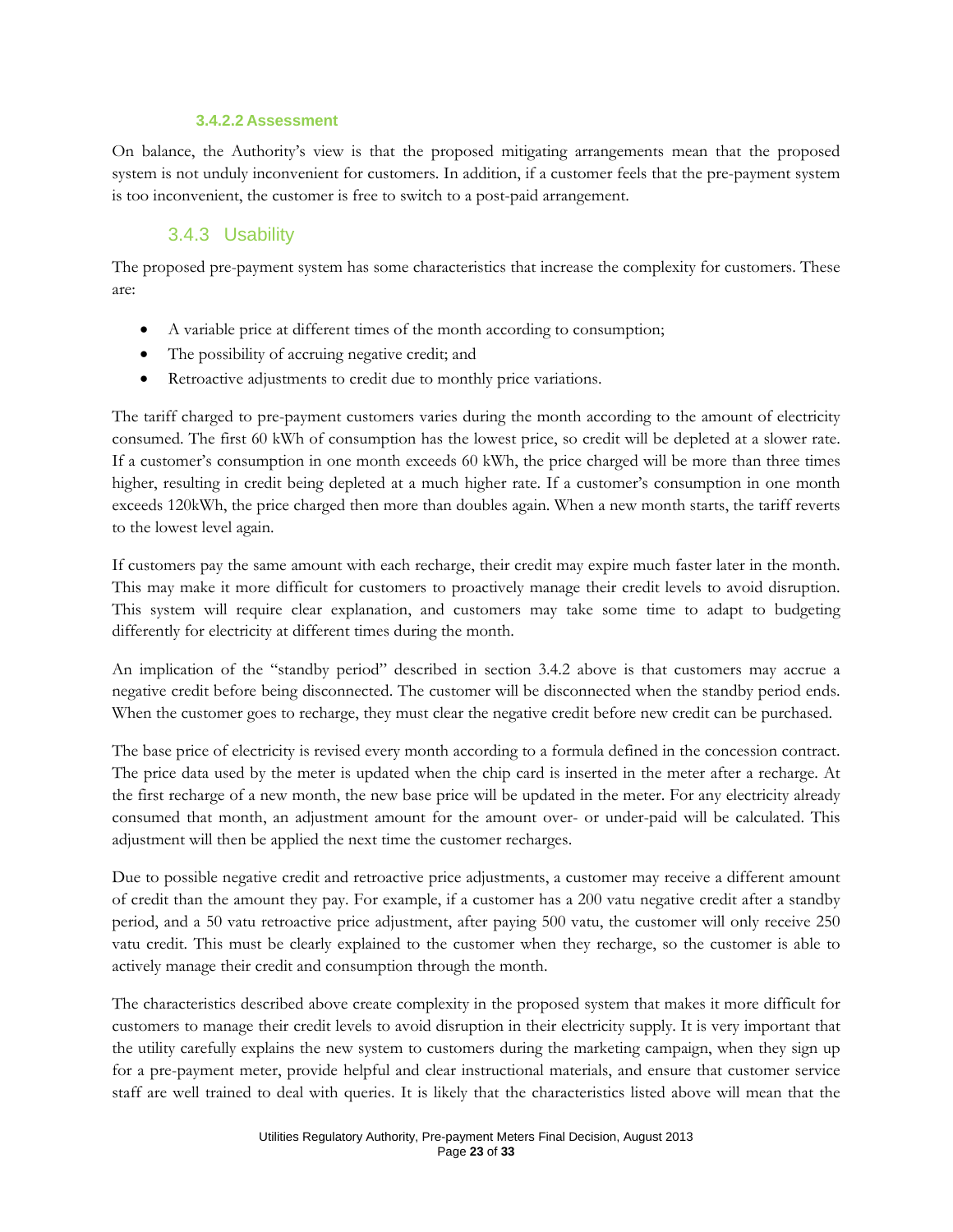number of queries received during the initial roll-out will be high as customers learn and adapt to the new system.

UNELCO's proposal contains the following actions related to customer education:

- UNELCO will conduct public meetings and presentation of the prepayment apparatus and arrangements with the communities in each targeted areas.
- During the trial scheme, UNELCO has developed educational material to be updated and used to accompany the new prepayment users.
- A dedicated team within UNELCO will be trained to manage customers choosing prepayment system and address their queries and requests at main office.
- A promotional campaign will be designed to accompany the launch of prepayment metering technology pending approval from the Authority.
- A web site is currently under design and will dedicate a page to prepayment metering technology and conditions applying.

#### **3.4.3.1 Customer perception**

The step tariff was a difficult concept for the public to understand. During the public briefings the Authority was requested on many occasions to explain further how customer bills are determined using the step tariff.

The impact of retroactive price adjustments on customer credits was another difficult concept for the public to understand. Even though it was explained in detail during the consultation, it was evident that there is a need for UNELCO to educate its customers on the nature retroactive price adjustments to reduce customer confusion once the prepayment system is implemented.

The standby periods of weekends and public holidays were perceived in general as appropriate and convenient by the public. The impact of negative credit that may be accrued during a standby period was accepted by the public. However, the end time of the standby period (7am the next day) was seen as insufficient by some members of the public. They anticipated that with limited resell points, queues were going to form resulting in delays to refill for customers who run out of credit during standby periods.

Another aspect of the proposal that was not easily understood when explained during the public consultations was the difference in cost between new customers (who will need to pay for the meter) and existing post-paid customers (who will receive a pre-paid meter for free if they want to switch).

#### **3.4.3.2 Assessment**

The public consultation has shown that extra effort is required to help customers understand certain aspects of the pre-payment system. Therefore, the Authority views the proposed system as fair, subject to UNELCO providing a customer education plan that includes the following:

- Examples of materials that will be used, which should include explanations of the step-tariff, retroactive adjustments, standby periods, and installation costs for new and existing customers;
- A demonstration of how the materials will be presented or delivered to new and existing customers;
- A roll-out plan for delivering customer education to the targeted areas.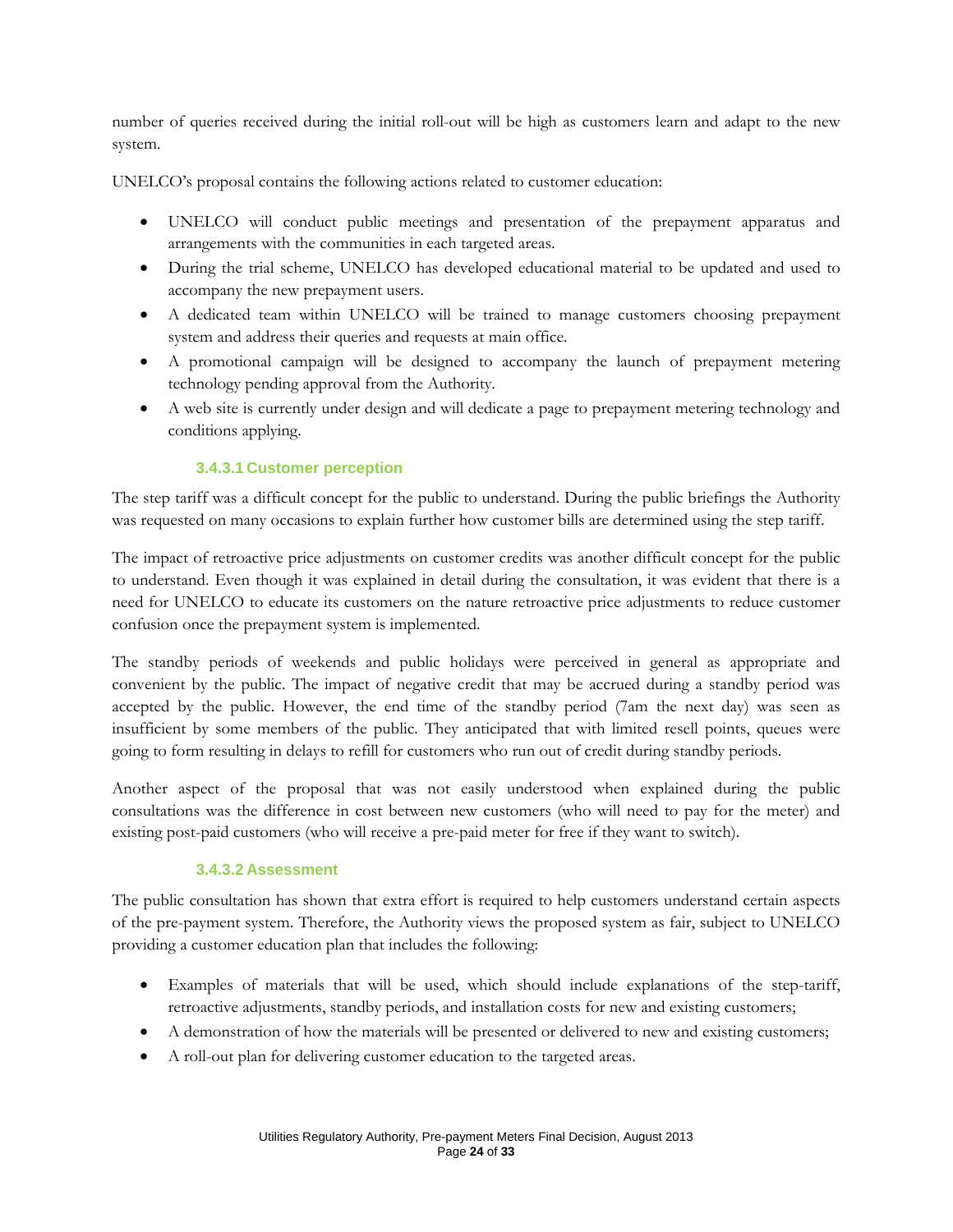Utilities Regulatory Authority, Pre-payment Meters Final Decision, August 2013 Page **25** of **33**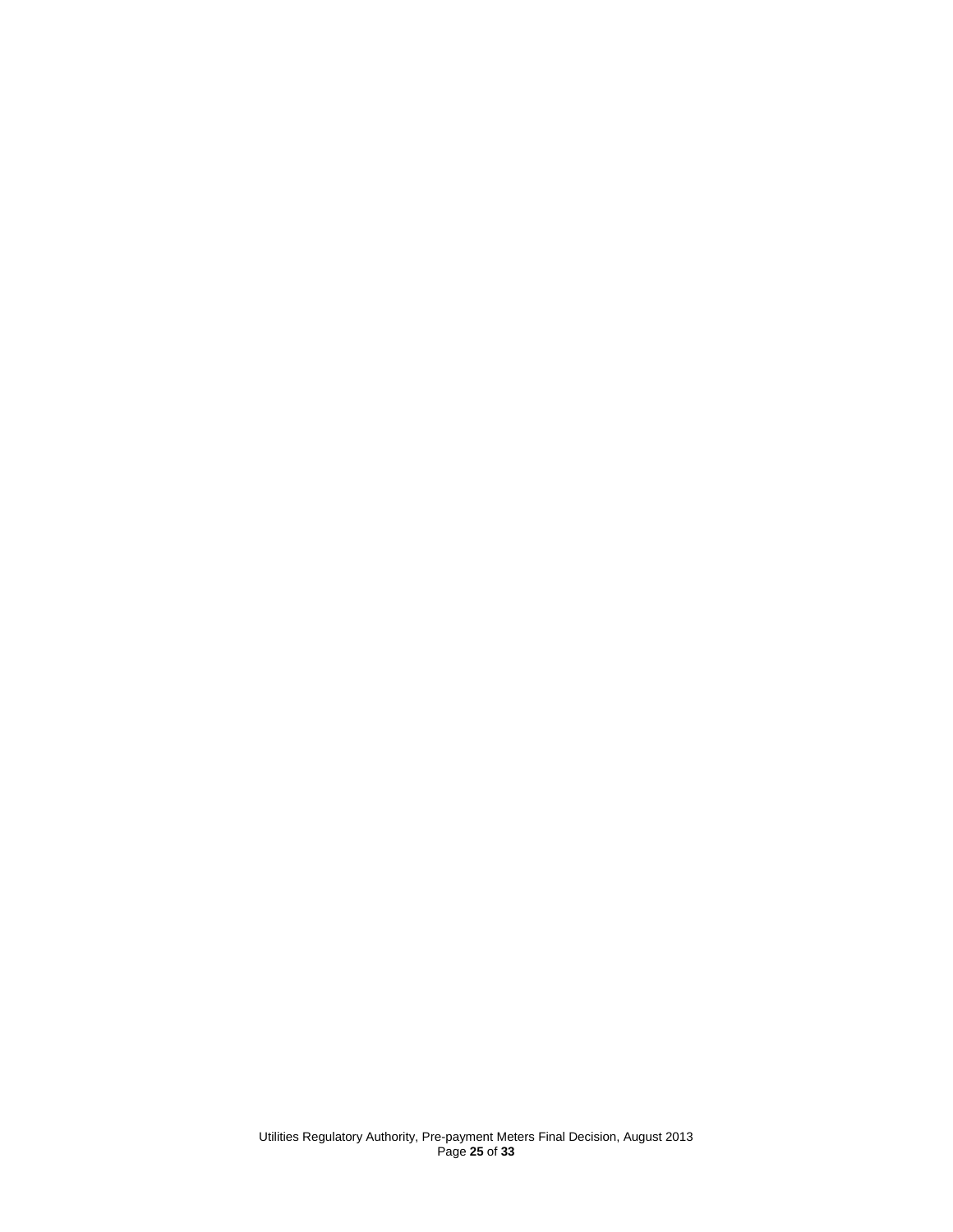# 3.5 Summary table

The table below summarises the Authorities assessment of UNELCO's proposal:

| Criteria           | <b>Assessment</b>                                                                                                                                                                                                                                                                                                          |
|--------------------|----------------------------------------------------------------------------------------------------------------------------------------------------------------------------------------------------------------------------------------------------------------------------------------------------------------------------|
| Safety             | The proposed single-phase meters are safe                                                                                                                                                                                                                                                                                  |
| Good Value         | The proposed system shows a wide range of net benefit,<br>depending on the assumptions used. On balance, the proposal is<br>neutral to good value.                                                                                                                                                                         |
| $Fair - pricing$   | The proposed system is fair, as long as domestic customers can<br>switch between post- and pre-payment meters at any time and at<br>no additional cost                                                                                                                                                                     |
| Fair – convenience | The proposed system is not unduly inconvenient, as long as the<br>utility establishes multiple reselling points, warnings for low credit,<br>and standby periods where customers will not be disconnected on<br>days where it may not be possible to recharge                                                              |
| $Fair - usability$ | The proposed system is usable, as long as the utility carefully<br>explains the new system to customers during the marketing<br>campaign, when they sign up for a pre-payment meter, provide<br>helpful and clear instructional materials, and ensure that customer<br>service staff are well trained to deal with queries |

### $Table 8: A.$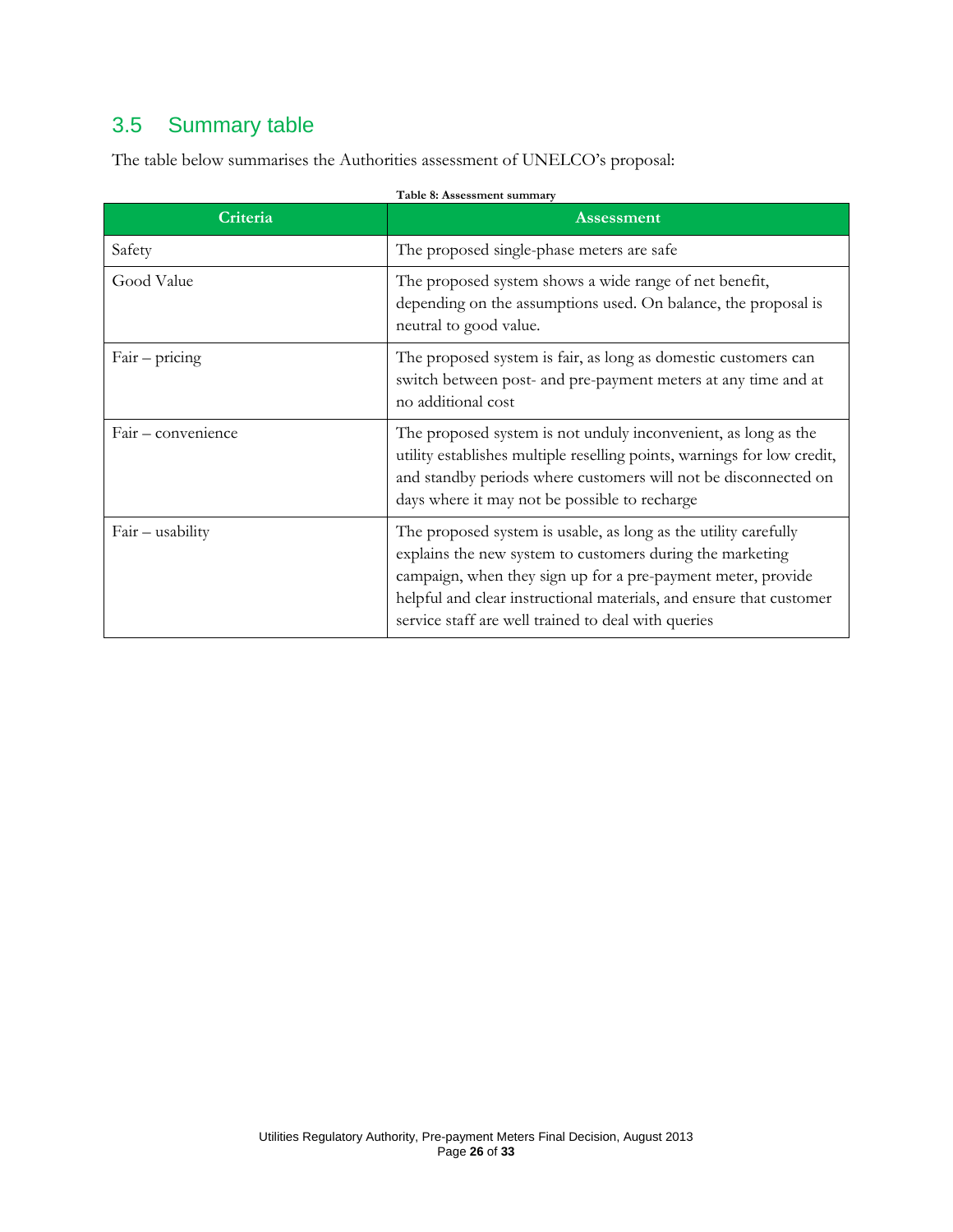# 4. Implications of the decision

This decision has implications for various stakeholders. These are described below.

### 4.1 For customers

Upon the launch of the proposed system, domestic customers will be able to choose pre-payment as an option. Pre-payment customers will be responsible for managing their credit and consumption, and must comply with the terms of their customer agreement including the supplementary special conditions. If another tariff category or metering technology is financially advantageous for a customer, they are responsible for requesting the change.

Customers with billing arrears who want to switch to pre-payment metering are responsible for the payment of outstanding debt according to the conditions described in the arrangement agreed with the utility. Failure to comply may result in disconnection and further debt recovery procedures from the utility.

Customers are responsible for the pre-payment metering apparatus installed in their house or premises and its management, including credit recharge and interactions with the chip card. Any incident, theft or degradation of the material should be reported to the utility without delay.

## 4.2 For the utility

The approval of prepayment metering apparatus and implementation will require the utility to take appropriate measures to train its commercial, technical and management staff in a timely manner to provide adequate customer service for the new system. In order to avoid delays in maintenance and replacement of faulty apparatus or equipment related to the connection of prepayment system, the utility must take appropriate actions to have a reasonable stock of spare parts available when rolling-out the new technology across the concession.

The utility is responsible for informing its customers on the conditions specific to the prepayment metering and management of the metering apparatus, including the description of information displayed on the meter. The utility is expected to create and produce informational and educational material to run training sessions and demonstrations for the customers as described in the proposal. Customers should be informed about how and where to get support and access to customer service for prepayment meter related enquiries.

In line with the proposal, the concessionaire is expected to open and equip additional resell points to facilitate recharging for customers. The resell points will be equipped to produce invoices and bills at first top-up every month or at the customer's request.

The utility is committed to switch existing customers on post-paid meters to pre-payment meters and vice versa free of charge.

The utility must work with the government to make the necessary updates and changes to the concession contract as described in the proposal and in section 2.2.2 above.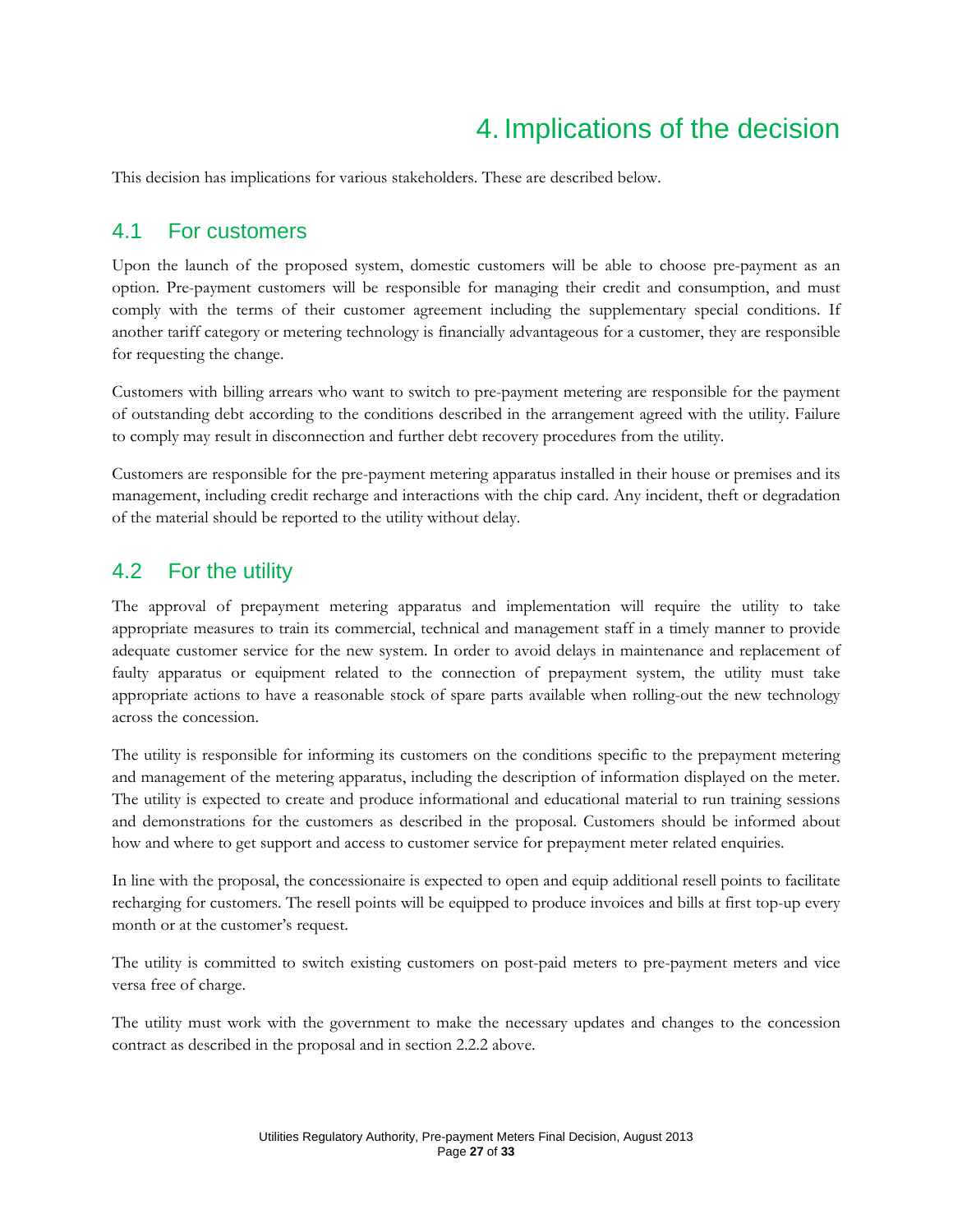### 4.3 For other concession areas

This approval has a geographical scope limited to the Port Vila concession. Should any utility wish to use similar apparatus or customer agreement in other areas, a proposal should be submitted to the Authority for review. Should prepayment metering technology be used in other concessions with approval predating the URA Act, the conditions under which they are operated can be reviewed separately at the discretion of the Authority.

## 4.4 For other pre-payment technologies

The Authority's approval is specific to the type of meter described in the proposal and cannot be extended to other metering apparatus with similar functions and operability without approval from the Authority.

## 4.5 For the Authority

Following approval of the proposed metering apparatus, customer agreement and proposal, the Authority will review and update existing standards in line with the technology.

For any future tariff review for electricity prices in the Port Vila concession, although the Authority has reviewed UNELCO's proposal for this approval, the Authority is not bound by any financial data or assumptions used in UNELCO's base case scenario.

Based on the experience of this review and the process followed, the Authority will consider an update to existing consultation guidelines to facilitate future reviews of a similar nature.

In order to ensure that customers are being treated fairly, the Authority will monitor the implementation of the proposed new system to ensure customers are given appropriate information and support.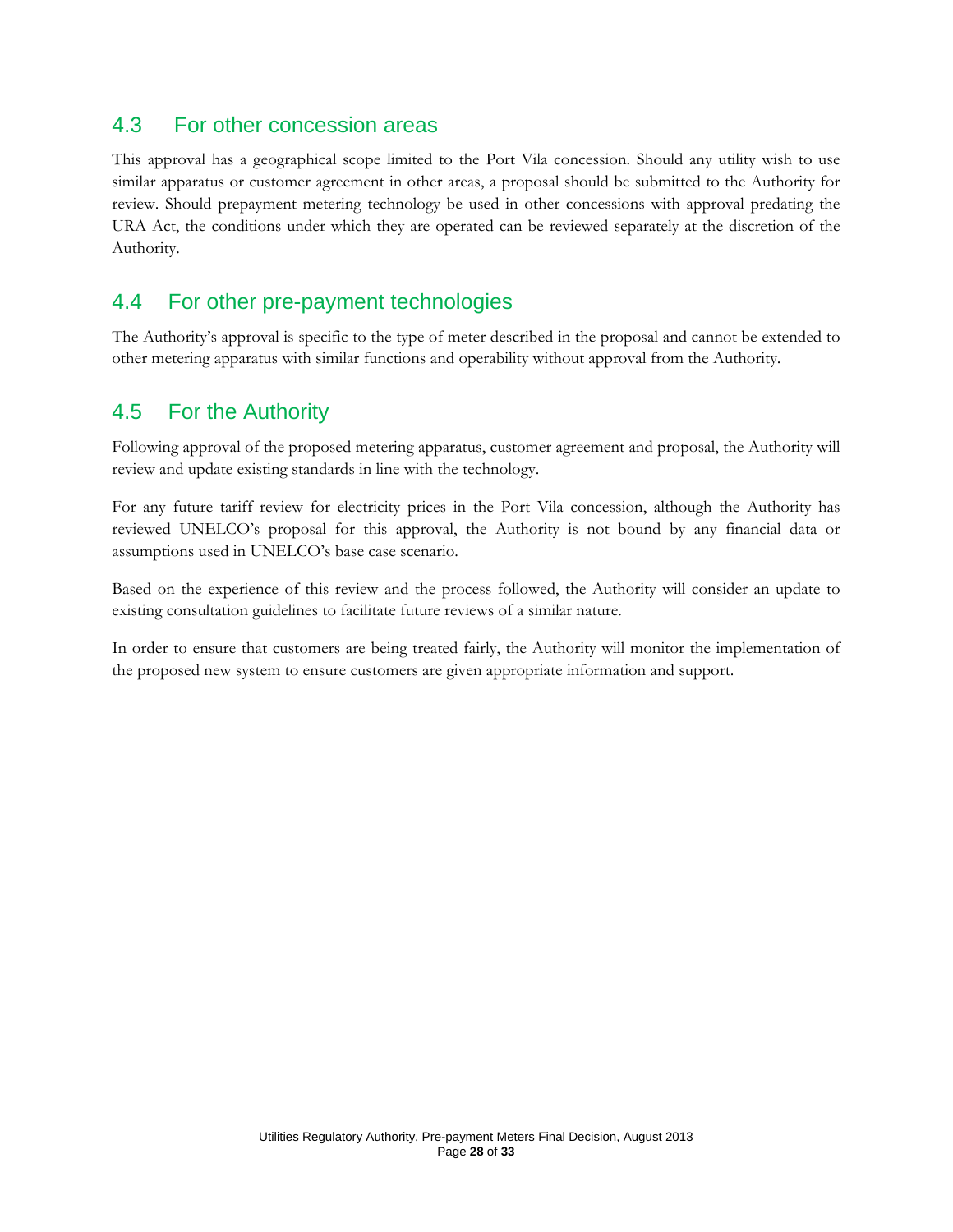# 5. Next steps

Following this Final Decision, UNELCO may proceed with the roll-out of the proposed pre-payment meter system, subject to the conditions described in section 2.2.2 above. The expected process between this approval and the project implementation is as follows:

- 1. UNELCO and/or the Government confirm the signing of the required addendum to the Port Vila concession contract
- 2. UNELCO provides a written commitment to a customer service policy to inform a customer if an alternative metering technology may be cheaper for them at any time
- 3. UNELCO provides the Authority with the required education plan, materials and demonstration
- 4. The Authority informs UNELCO in writing that the conditions of the approval have been satisfied
- 5. UNELCO may proceed with the proposed roll-out

If any stakeholders have any comments or questions regarding any aspect of this approval, then they may contact the Authority using the details provided under the heading "How to respond to the paper" above.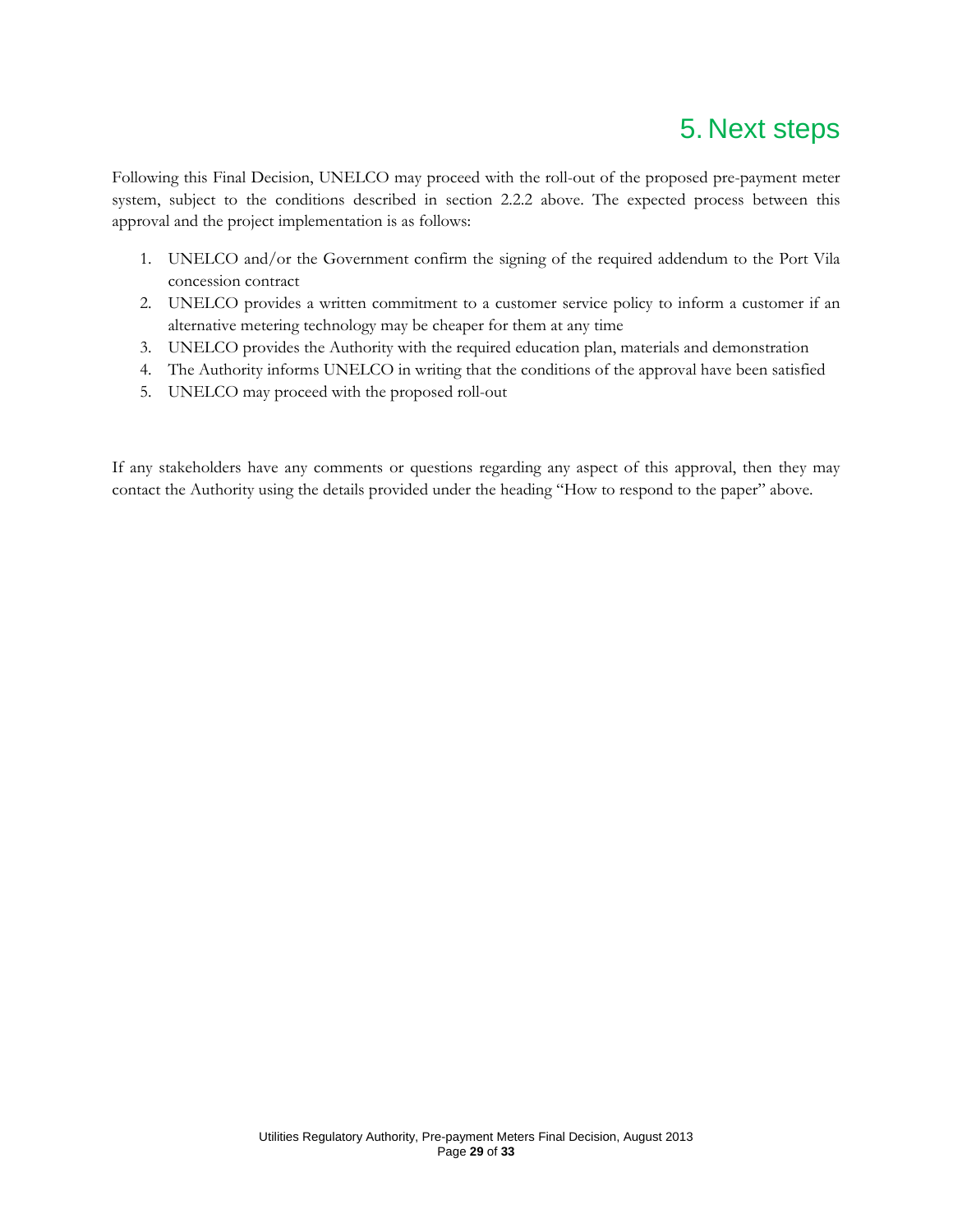# Annexe I. New customer agreement

#### **SPECIAL CONDITIONS FOR PREPAID SERVICE AND AGREEMENT**

CUSTOMER AGREEMENT N° ……………………….

I the undersigned ………………..

Address ………………………………..

Name of Landlord …………….

By signing these special conditions for prepaid Electricity Service I agree to enroll in UNELCO's prepaid metering service subject to the term and conditions herein.

#### ARTICLE . – Exclusion :

Articles 10 and Article 11 of the General Conditions of supply do not apply for prepayment metering service.

#### ARTICLE . Connection and activation

Standard charges will apply for all new connections. There will be no cost for the prepayment meter and no deposit required at the commencement of the prepaid metering contract.

To activate the prepaid metering account a minimum credit amount of 300 vatu is required.

#### Fees and Charges

Any fees and charges imposed under this Contract may be debited from the credit on your prepaid meter.

Prepaid account's do not receive paper invoices, monthly prepaid history is available on demand, and will be provided to the customer at his/her request.

No charges will be applied for a transfer from

#### ARTICLE -Standby Period

Electricity service will not be disconnected for insufficient credit on weekends.

Electricity service will not be disconnected for insufficient credit on public holidays.

If all credit is exhausted supply will continue during the standby period (weekends and public holidays) any electricity consumed will result in a negative credit balance and will be payable prior to purchase of any top up credit.

#### ARTICLE – Service Termination

Upon request of a service termination from the customer any remaining credit on the account will be refunded upon the return of the prepaid metering card. If there is an outstanding balance at the time of termination the customer will be required to make payment to clear arrears.

#### ARTICLE . – Meter Tampering

Customer shall not in any way damage, interfere with or misuse the prepayment meter. Customer may be held liable for any such damage.

If a customer believes their meter has been tampered with they must immediately report to

Utilities Regulatory Authority, Pre-payment Meters Final Decision, August 2013 Page **30** of **33**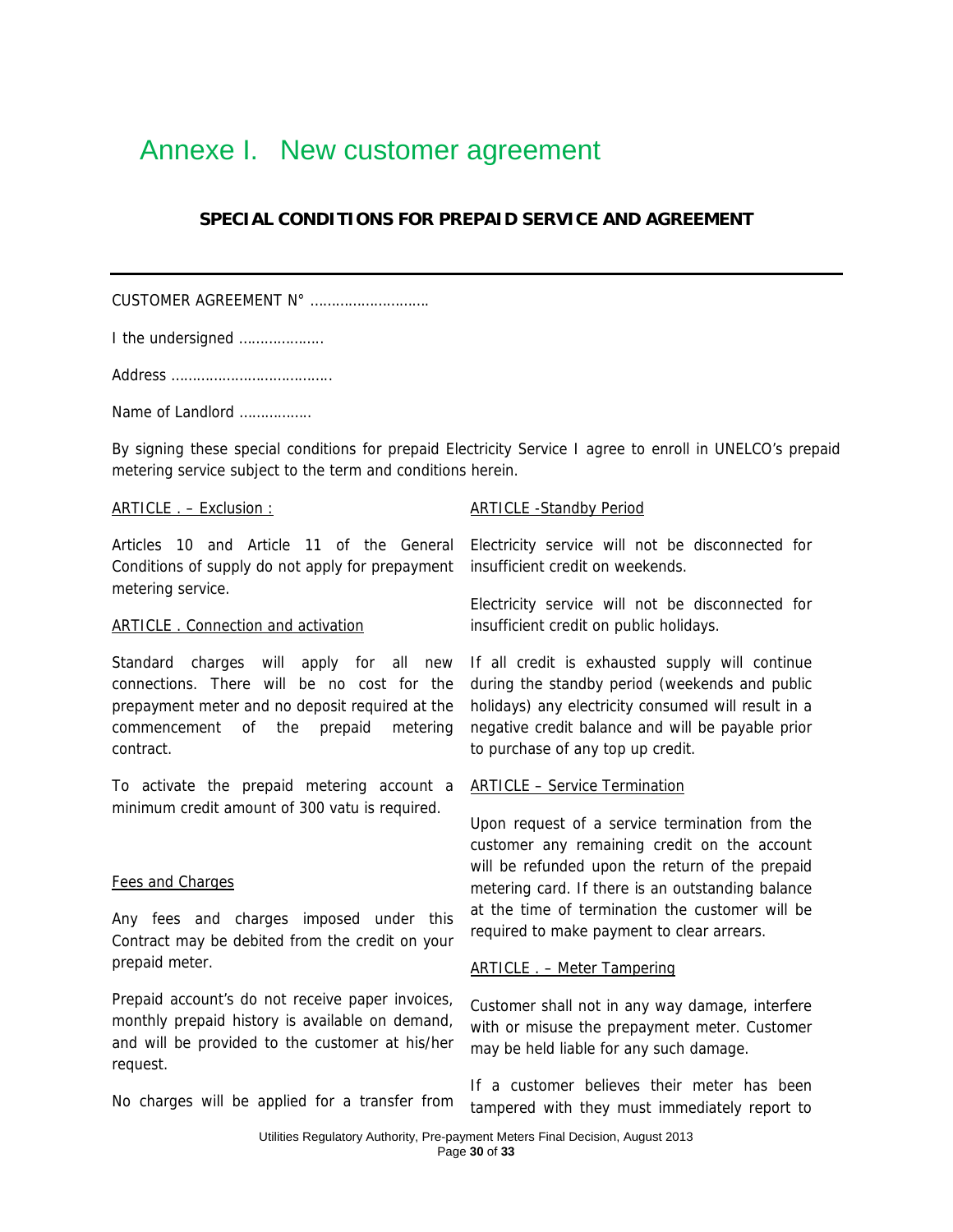post paid metering to prepay metering or vice UNELCO to investigate. versa, subject to modifications to the metering.

If a prepaid card is lost or damaged the customer will be charged 465 vatu fee to replace the card; except if replacement is due to an inherent fault. \* Price subject to change from time to time

#### ARTICLE . – Disconnection

Automatic disconnection will occur if the customer's credit is exhausted, subject to standby periods.

Customers who have insufficient credit will not be charged disconnection and/or reconnection fees.

If an account is disconnected and does not reactivate within 90 days the account will be considered closed. Customers will be alerted by the prepayment metering system when the remaining credit is at 300 vatu and a second alert warning at 200 vatu.

Upon use of all credit the electricity supply will be disconnected excluding standby period.

A penalty charge of 100 000 vatu will be enforced and subject to amendment from time to time and will be payable before any Tamper reset.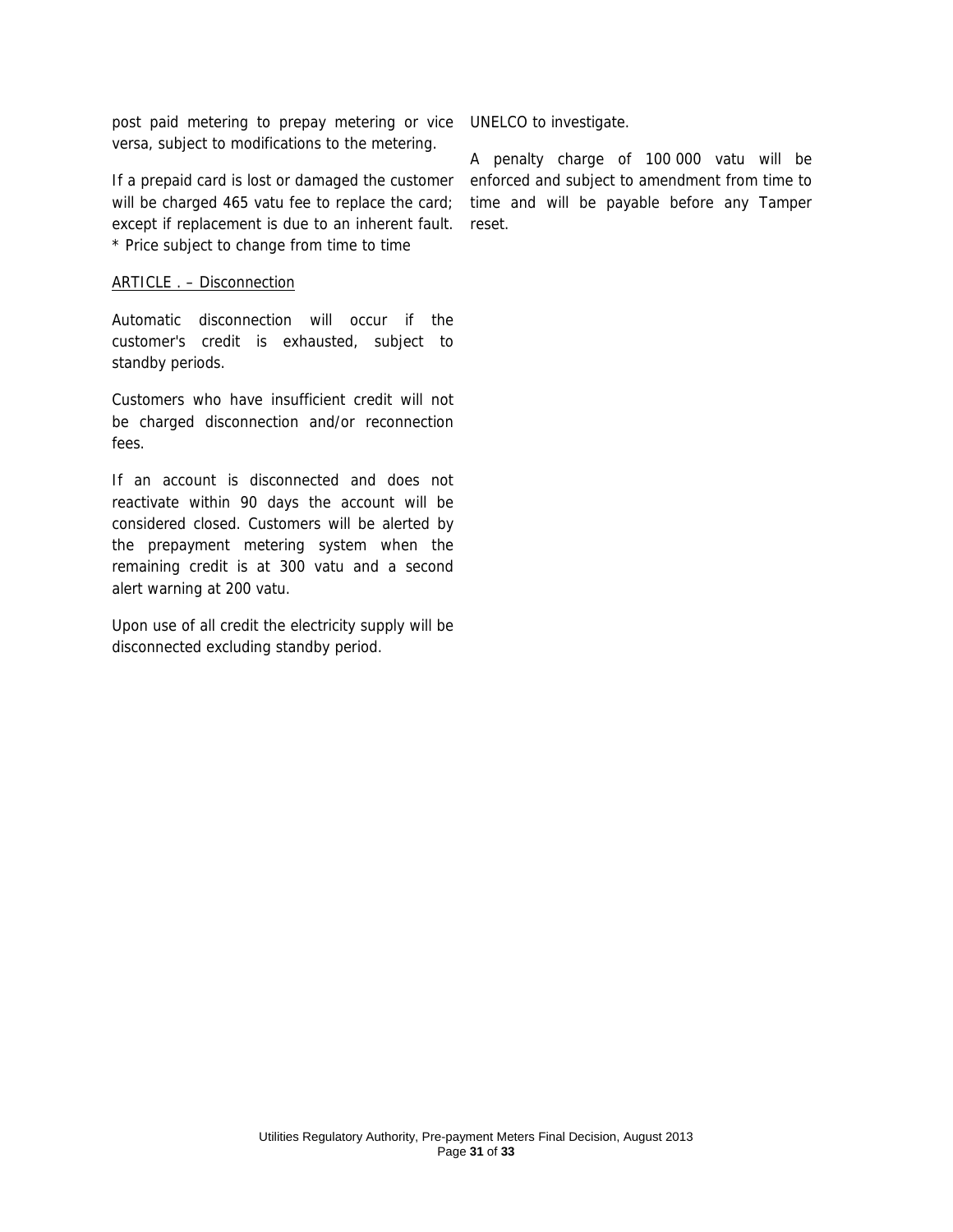**This page is intentionally blank**